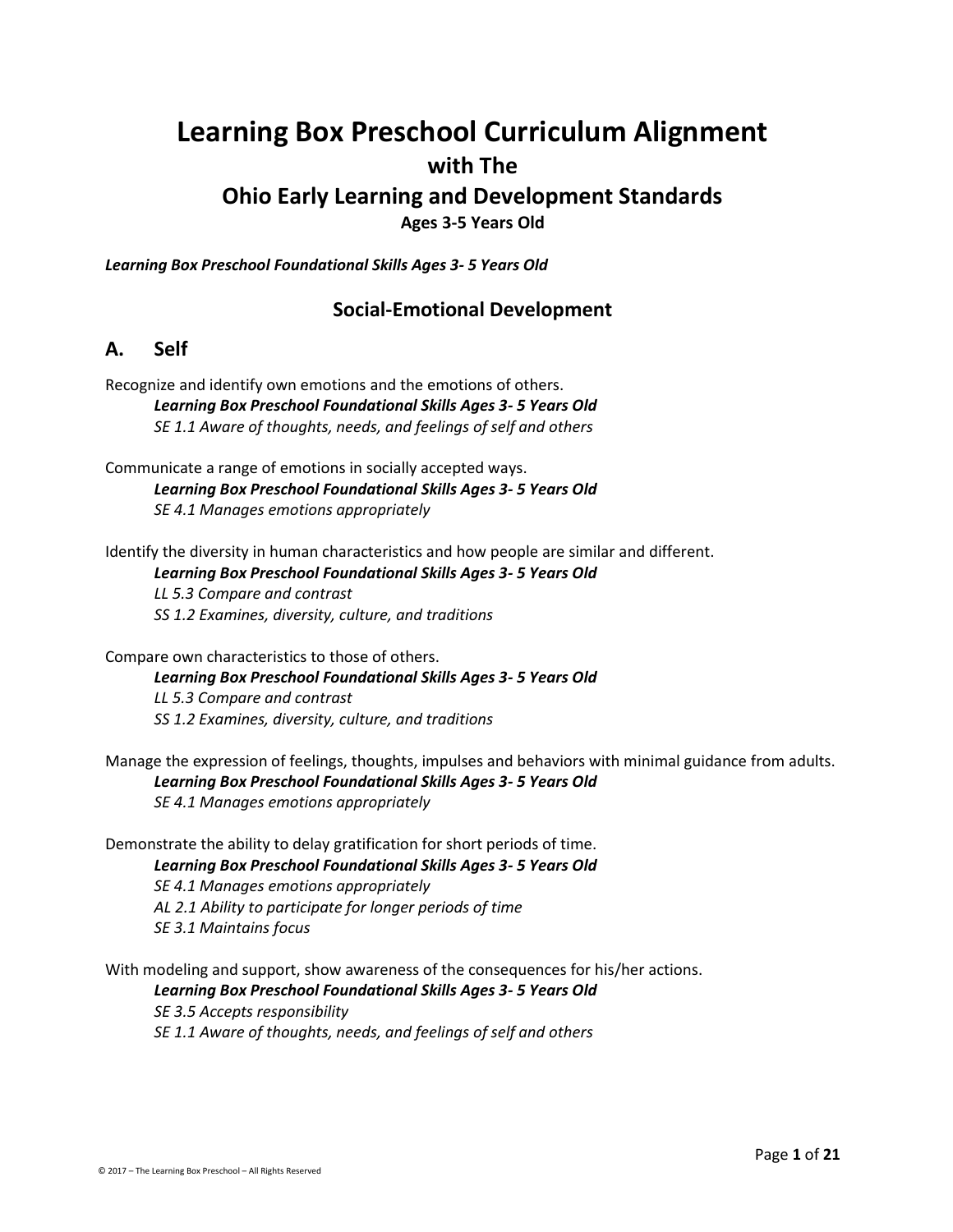Show confidence in own abilities and accomplish routine and familiar tasks independently.

*Learning Box Preschool Foundational Skills Ages 3- 5 Years Old*

*SE 1.2 Demonstrate confidence SE 3.4 Initiates learning SE 3.5 Accepts responsibility*

### **B. Relationships**

Express affection for familiar adults.

*Learning Box Preschool Foundational Skills Ages 3- 5 Years Old SE 2.1 Makes positive social connections*

Seek security and support from familiar adults in anticipation of challenging situations.

*Learning Box Preschool Foundational Skills Ages 3- 5 Years Old*

*AL 5.1 Initiates social interaction LL 6.1 Participates in conversations SE 2.1 Makes positive social connections AL 2.2 Communicates verbally or through body language*

#### Separate from familiar adults in a familiar setting with minimal distress.

*Learning Box Preschool Foundational Skills Ages 3- 5 Years Old*

*SE 4.1 Manages emotions appropriately*

*SE 3.2 Shows flexibility within routines*

Engage in extended, reciprocal conversations with familiar adults.

*Learning Box Preschool Foundational Skills Ages 3- 5 Years Old*

*LL 6.1 Participates in conversations*

*SE 2.1 Makes positive social connections*

*AL 2.2 Communicates verbally or through body language*

Request and accept guidance from familiar adults.

#### *Learning Box Preschool Foundational Skills Ages 3- 5 Years Old*

*LL 6.1 Participates in conversations*

*SE 2.1 Makes positive social connections*

*AL 2.2 Communicates verbally or through body language*

Interact with peers in more complex pretend play including planning, coordination of roles and cooperation.

#### *Learning Box Preschool Foundational Skills Ages 3- 5 Years Old*

*SE 2.2 Cooperates*

*SE 3.3 Cooperates within shared space*

*AL 5.1 Initiates social interaction*

*LL 6.1 Participates in conversations*

*SE 2.1 Makes positive social connections*

*AL 2.2 Communicates verbally or through body language*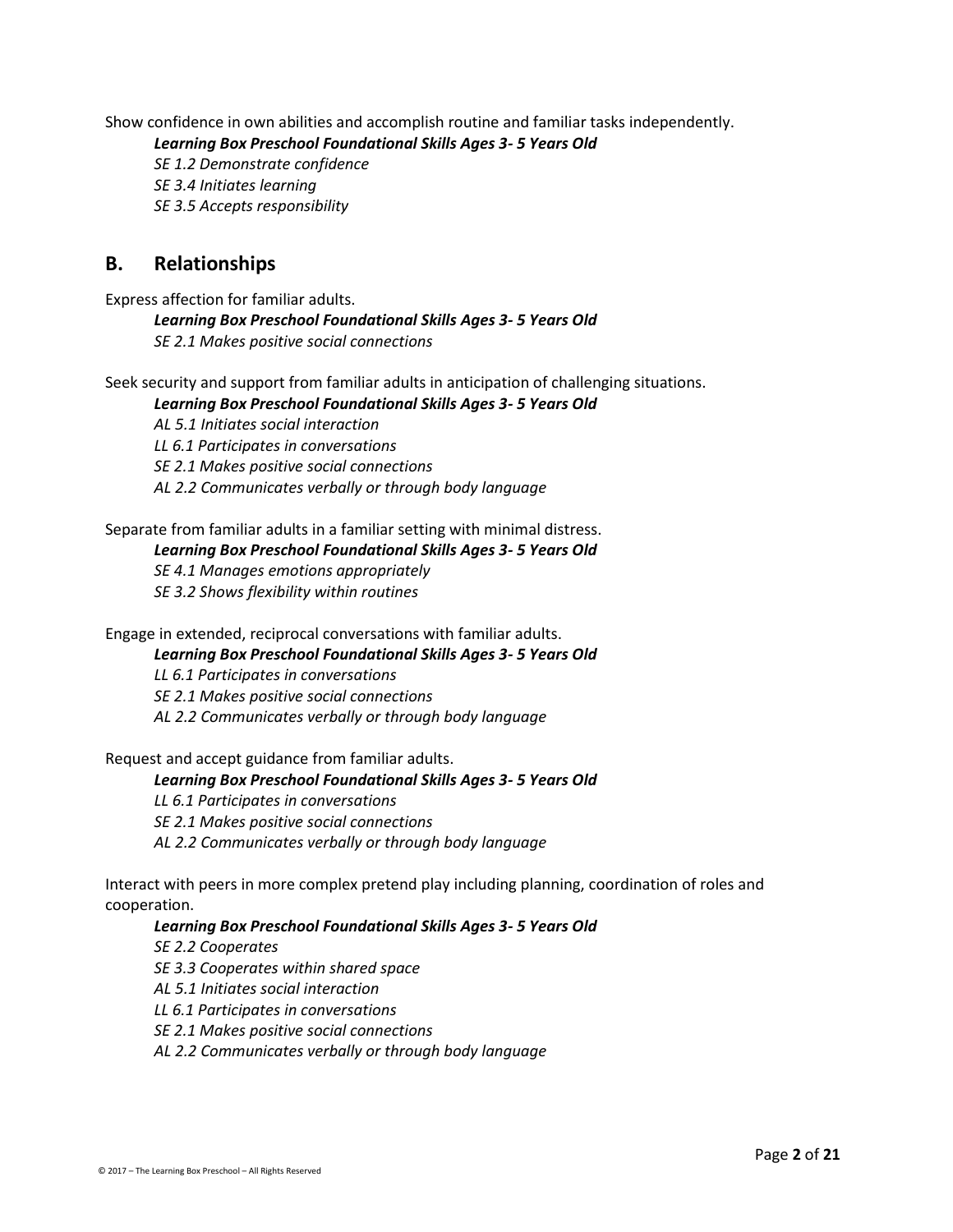Demonstrate socially competent behavior with peers.

#### *Learning Box Preschool Foundational Skills Ages 3- 5 Years Old*

*SE 4.1 Manages emotions appropriately*

*SE 2.2 Cooperates*

*SE 3.3 Cooperates within shared space*

*AL 5.1 Initiates social interaction*

*LL 6.1 Participates in conversations*

*SE 2.1 Makes positive social connections*

*AL 2.2 Communicates verbally or through body language*

#### With modeling and support, negotiate to resolve social conflicts with peers.

#### *Learning Box Preschool Foundational Skills Ages 3- 5 Years Old*

*AL 4.2 Displays a positive attitude*

*AL 3.2 Asks questions and problem solves*

*SE 4.1 Manages emotions appropriately*

*SE 2.2 Cooperates*

*SE 3.3 Cooperates within shared space*

*AL 5.1 Initiates social interaction*

*LL 6.1 Participates in conversations*

*SE 2.1 Makes positive social connections*

*AL 2.2 Communicates verbally or through body language*

Express concern for the needs of others and people in distress.

#### *Learning Box Preschool Foundational Skills Ages 3- 5 Years Old*

*SE 2.3 Shows empathy for others*

*SE 1.1 Aware of thoughts, needs, and feelings of self and others*

Show regard for the feelings of other living things.

*Learning Box Preschool Foundational Skills Ages 3- 5 Years Old SE 2.3 Shows empathy for others SE 1.1 Aware of thoughts, needs, and feelings of self and others*

### **Approaches Toward Learning**

### **A. Initiative**

Seek new and varied experiences and challenges (take risks).

*Learning Box Preschool Foundational Skills Ages 3- 5 Years Old*

*AL 3.1 Demonstrates a desire to seek out information*

*AL 3.2 Asks questions and problem solves*

Demonstrate self-direction while participating in a range of activities and routines.

#### *Learning Box Preschool Foundational Skills Ages 3- 5 Years Old*

*SE 3.4 Initiates learning*

*SE 3.5 Accepts responsibility*

*SE 1.2 Demonstrates confidence*

*AL 3.1 Demonstrates a desire to seek out information*

*AL 3.2 Asks questions and problem solves*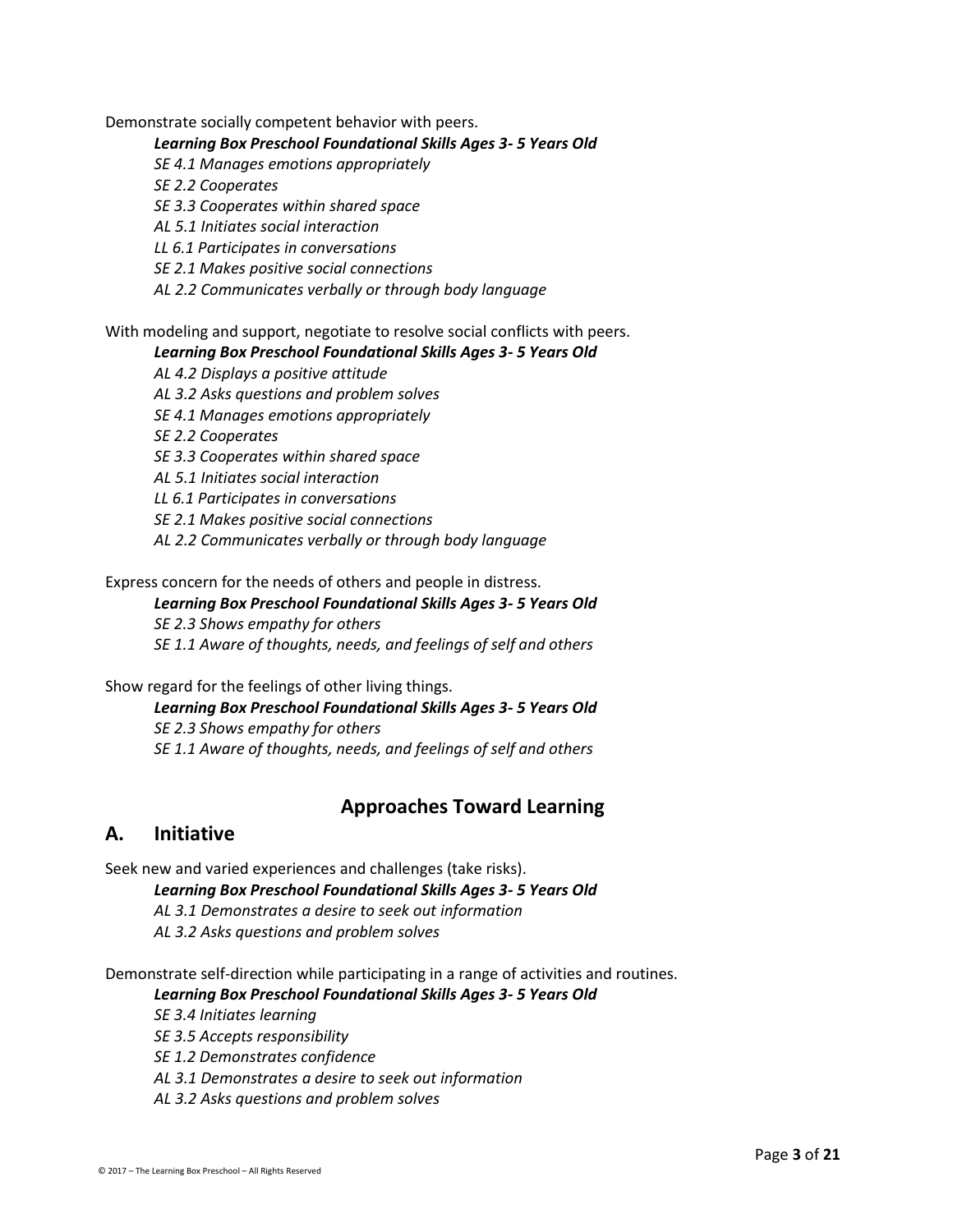Ask questions to seek explanations about phenomena of interest.

*Learning Box Preschool Foundational Skills Ages 3- 5 Years Old*

*AL 3.1 Demonstrates a desire to seek out information*

*AL 3.2 Asks questions and problem solves*

Develop, initiate and carry out simple plans to obtain a goal.

*Learning Box Preschool Foundational Skills Ages 3- 5 Years Old*

*SE 3.4 Initiates learning*

*SE 3.5 Accepts responsibility*

*SE 1.2 Demonstrates confidence*

*AL 3.1 Demonstrates a desire to seek out information*

*AL 3.2 Asks questions and problem solves*

Use prior knowledge and information to assess, inform, and plan for future actions and learning. *Learning Box Preschool Foundational Skills Ages 3- 5 Years Old*

*LL 6.2 Shares stories and/or information*

*AL 1.1 Uses imagination and creativity to create new ideas or extend understanding*

*AL 3.1 Demonstrates a desire to seek out information*

*AL 3.2 Asks questions and problem solves*

### **B. Engagement and Persistence**

Focus on an activity with deliberate concentration despite distractions. *Learning Box Preschool Foundational Skills Ages 3- 5 Years Old SE 3.1 Maintains focus*

Carry out tasks, activities, projects or experiences from beginning to end. *Learning Box Preschool Foundational Skills Ages 3- 5 Years Old SE 3.1 Maintains focus*

*AL 2.1 Ability to participate for longer periods of time SE 3.5 Accepts responsibility*

Focus on the task at hand even when frustrated or challenged.

*Learning Box Preschool Foundational Skills Ages 3- 5 Years Old*

*SE 3.1 Maintains focus AL 2.1 Ability to participate for longer periods of time SE 3.5 Accepts responsibility*

### **C. Creativity**

Use imagination and creativity to interact with objects and materials.

*Learning Box Preschool Foundational Skills Ages 3- 5 Years Old AL 1.1 Uses imagination and creativity to create new ideas or extend understanding AL 3.1 Demonstrates a desire to seek out information*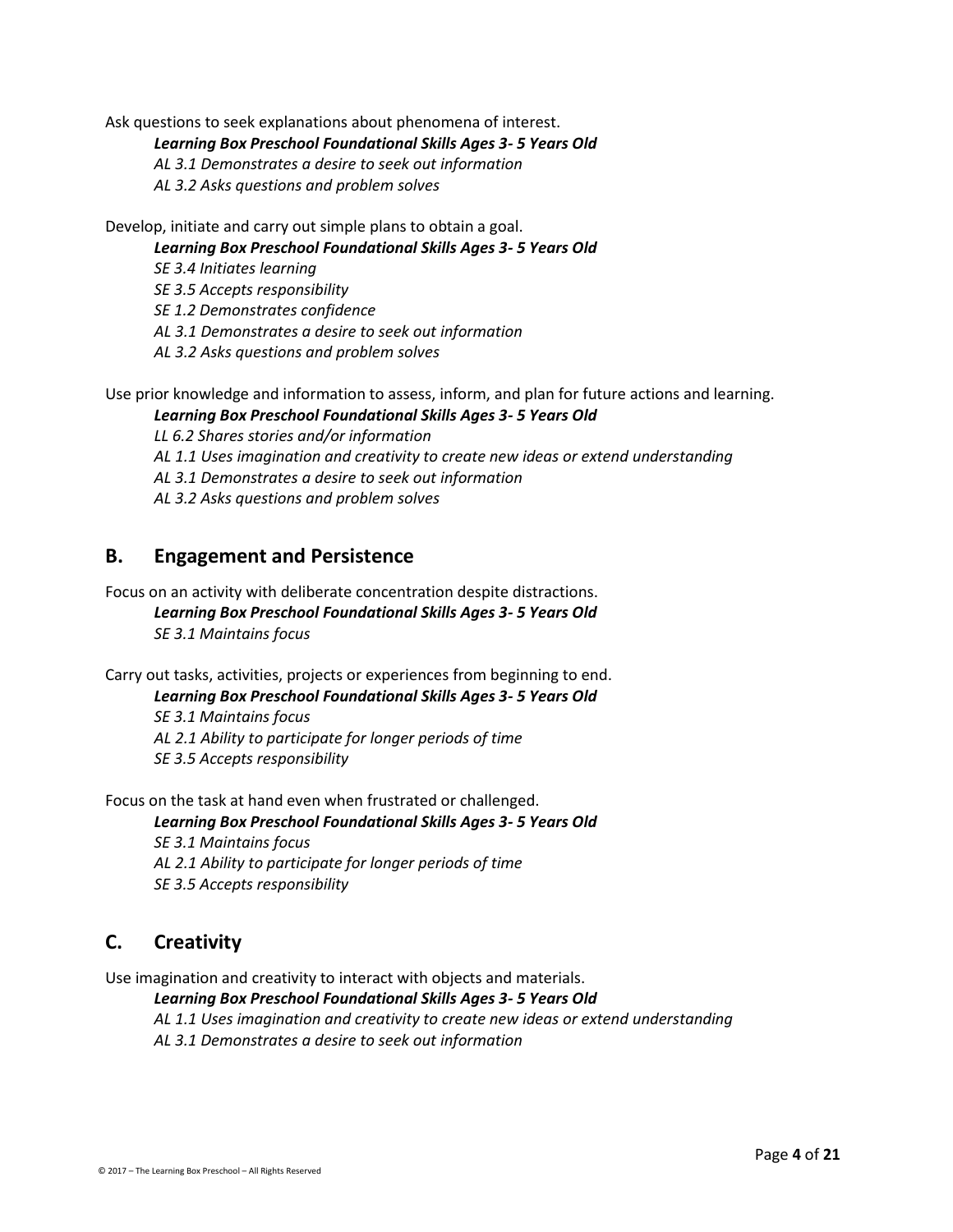Use creative and flexible thinking to solve problems.

#### *Learning Box Preschool Foundational Skills Ages 3- 5 Years Old*

*AL 3.2 Asks questions and solves problems*

*AL 1.1 Uses imagination and creativity to create new ideas or extend understanding*

*AL 3.1 Demonstrates a desire to seek out information*

Engage in inventive social play.

#### *Learning Box Preschool Foundational Skills Ages 3- 5 Years Old*

*CE 4.1 Participates in dramatic play AL 1.1 Uses imagination and creativity to create new ideas or extend understanding*

Express individuality, life experiences, and what he/ she knows and is able to do through a variety of media.

#### *Learning Box Preschool Foundational Skills Ages 3- 5 Years Old*

*SE 1.1 Aware of thoughts, needs, and feelings of self and others AL 1.1 Uses imagination and creativity to create new ideas or extend understanding AL 3.1 Demonstrates a desire to seek out information SE 3.4 Initiates learning*

Express interest in and show appreciation for the creative work of others.

#### *Learning Box Preschool Foundational Skills Ages 3- 5 Years Old*

*SE 1.1 Aware of thoughts, needs, and feelings of self and others SE 2.1 Makes positive social connections*

### **Physical Well-Being and Motor Development**

### *A.* **Motor Development**

Demonstrate locomotor skills with control, coordination and balance during active play (e.g., running, hopping, skipping).

#### *Learning Box Preschool Foundational Skills Ages 3- 5 Years Old*

*PD 2.1 Displays balance and coordination PD 2.2 Uses locomotor skills*

Demonstrate coordination in using objects during active play (e.g., throwing, catching, kicking balls, riding tricycle).

#### *Learning Box Preschool Foundational Skills Ages 3- 5 Years Old*

*PD 3.1 Controls small muscle movement*

*PD 3.2 Manipulates varied objects*

*PD 3.3 Exhibits hand-eye coordination*

*PD 2.1 Displays balance and coordination*

*PD 2.2 Uses locomotor skills*

Use non-locomotor skills with control, balance and coordination during active play (e.g., bending, stretching and twisting).

### *Learning Box Preschool Foundational Skills Ages 3- 5 Years Old*

*PD 2.1 Displays balance and coordination*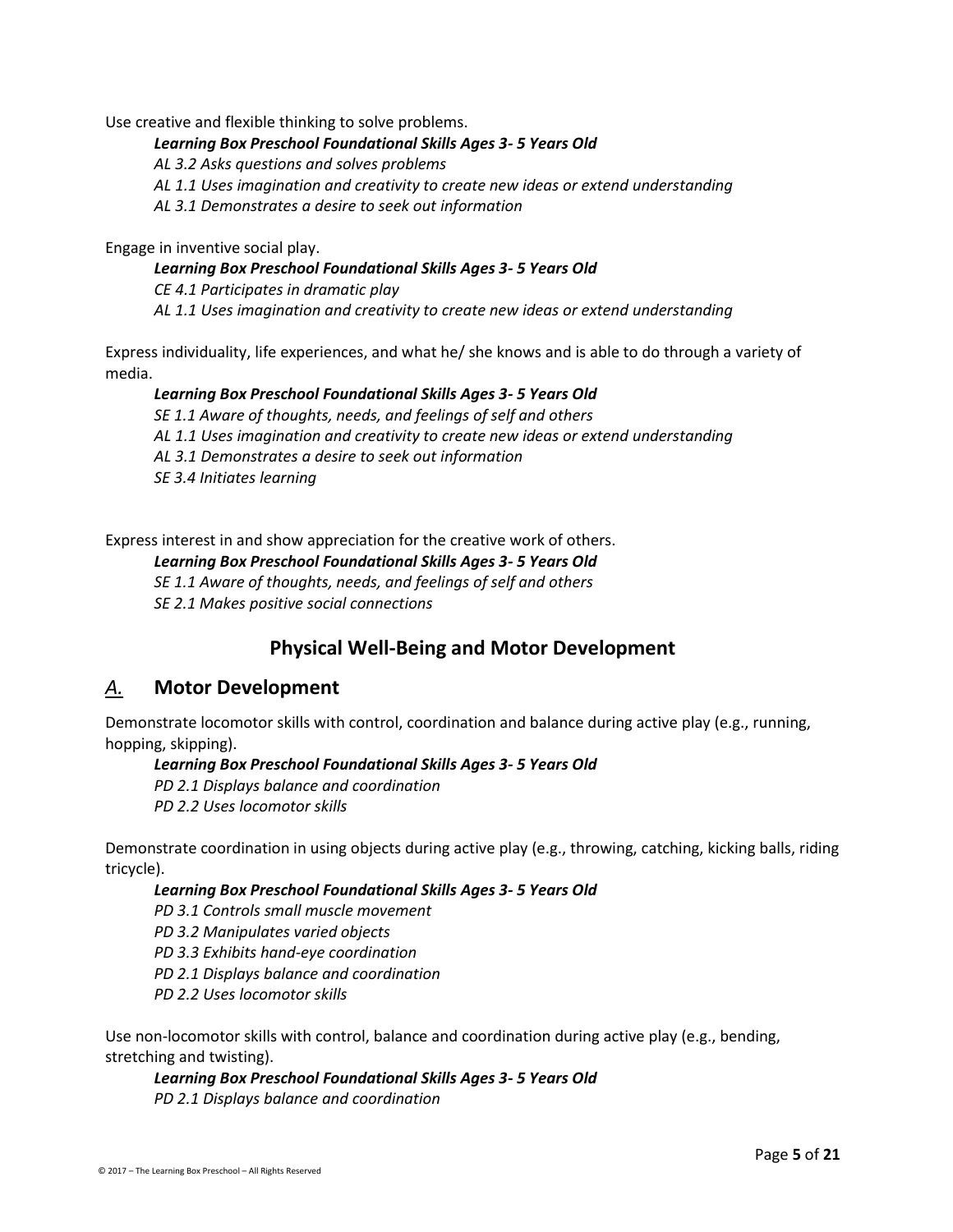*PD 2.2 Uses locomotor skills*

Demonstrate spatial awareness in physical activity or movement.

#### *Learning Box Preschool Foundational Skills Ages 3- 5 Years Old*

*M 3.2 Comprehends positions in space*

*PD 3.1 Controls small muscle movement*

*PD 3.3 Exhibits hand-eye coordination*

*PD 2.1 Displays balance and coordination*

*PD 2.2 Uses locomotor skills*

Coordinate the use of hands, fingers and wrists to manipulate objects and perform tasks requiring precise movements.

#### *Learning Box Preschool Foundational Skills Ages 3- 5 Years Old*

*PD 3.1 Controls small muscle movement PD 3.3 Exhibits hand-eye coordination*

*PD 3.2 Manipulates varied objects*

Use classroom and household tools independently with eye-hand coordination to carry out activities.

#### *Learning Box Preschool Foundational Skills Ages 3- 5 Years Old*

*PD 3.1 Controls small muscle movement*

*PD 3.3 Exhibits hand-eye coordination*

*PD 3.2 Manipulates varied objects*

Demonstrate increasingly complex oral-motor skills such as drinking through a straw, blowing bubbles or repeating a tongue-twister.

#### *Learning Box Preschool Foundational Skills Ages 3- 5 Years Old*

*PD 3.1 Controls small muscle movement*

*PD 3.3 Exhibits hand-eye coordination PD 3.2 Manipulates varied objects*

Regulate reactions to external sensory stimuli in order to focus on complex tasks or activities.

*Learning Box Preschool Foundational Skills Ages 3- 5 Years Old*

*SE 3.1 Maintains focus*

### *B.* **Physical Well-Being**

Identify and describe the function of body parts.

*Learning Box Preschool Foundational Skills Ages 3- 5 Years Old S 3.1 Understands characteristics of living things LL 6.2 Shares stories and/or information*

Participate in structured and unstructured active physical play exhibiting strength and stamina. *Learning Box Preschool Foundational Skills Ages 3- 5 Years Old PD 4.2 Builds muscular strength and/or cardiovascular endurance*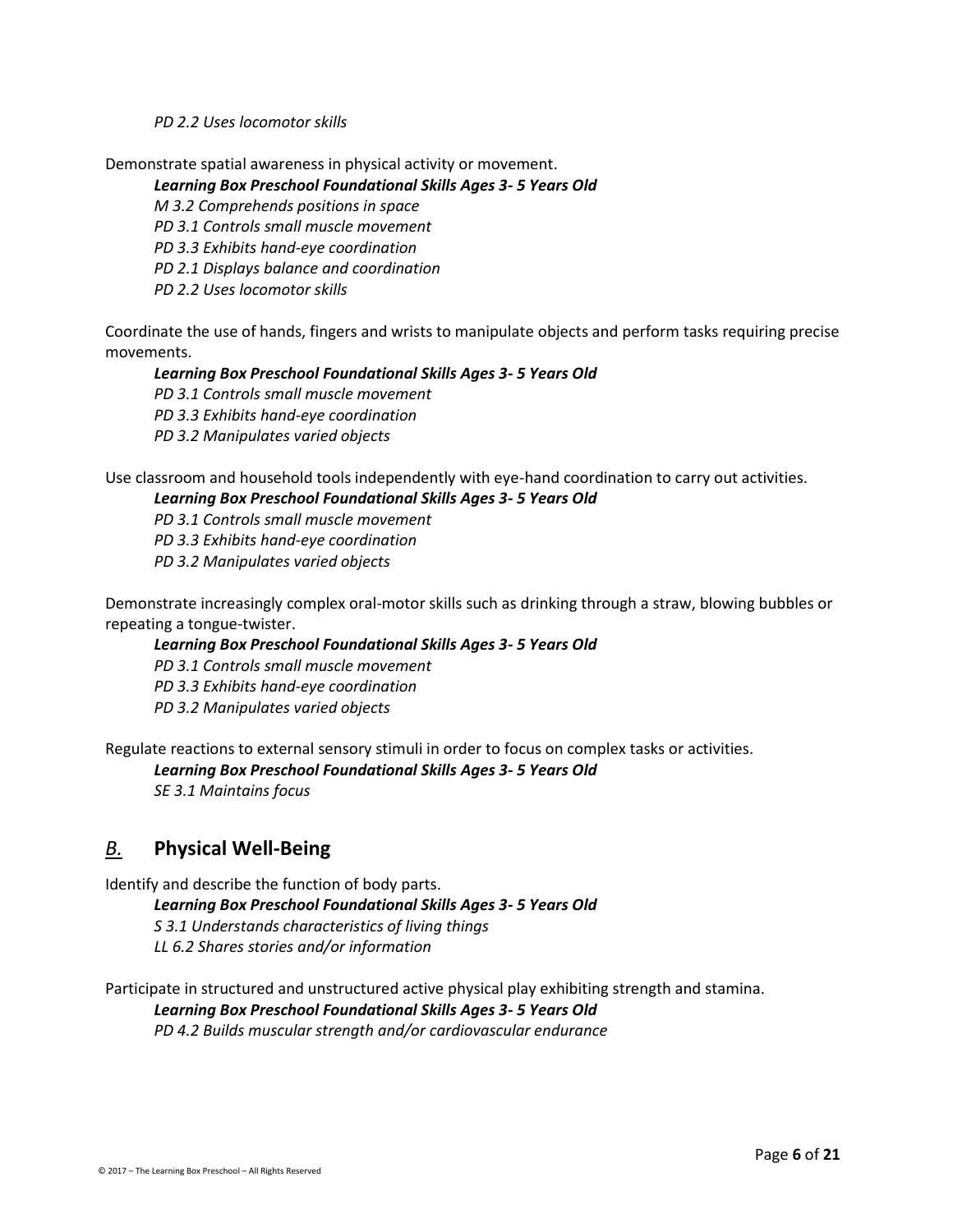Demonstrate basic understanding that physical activity helps the body grow and be healthy.

*Learning Box Preschool Foundational Skills Ages 3- 5 Years Old*

*PD 4.2 Builds muscular strength and/or cardiovascular endurance*

*PD 4.1 Actively participates*

*PD 2.2 Uses locomotor skills*

*PD 3.1 Controls small muscle movement*

*SE 6.2 Shares stories and/or information*

Demonstrate basic understanding that eating a variety of foods helps the body grow and be healthy. Distinguish nutritious from non-nutritious foods.

*Learning Box Preschool Foundational Skills Ages 3- 5 Years Old*

*PD 1.3 Makes healthy food choices LL 6.2 Shares stories and/or information*

Independently complete personal care tasks (e.g., toileting, teeth-brushing, hand-washing, dressing etc.). *Learning Box Preschool Foundational Skills Ages 3- 5 Years Old PD 1.1 Practices daily self-care.*

Follow basic health practices.

*Learning Box Preschool Foundational Skills Ages 3- 5 Years Old PD 1.1 Practices daily self-care. PD 1.2 Comprehends and applies safety rules PD 1.3 Makes healthy food choices*

With modeling and support, identify and follow basic safety rules. *Learning Box Preschool Foundational Skills Ages 3- 5 Years Old PD 1.2 Comprehends and applies safety rules*

Identify ways adults help to keep us safe.

*Learning Box Preschool Foundational Skills Ages 3- 5 Years Old PD 1.2 Comprehends and applies safety rules LL 6.2 Shares stories and/or information SS 3.1 Understands roles and occupations in society*

With modeling and support, identify the consequences of unsafe behavior. *Learning Box Preschool Foundational Skills Ages 3- 5 Years Old SE 3.5 Accepts responsibility AL 3.2 Asks questions and problem solves*

With modeling and support, demonstrate ability to follow emergency routines (e.g., fire or tornado drill). *Learning Box Preschool Foundational Skills Ages 3- 5 Years Old PD 1.2 Comprehends and applies safety rules*

With modeling and support, demonstrate ability to follow transportation and pedestrian safety rules. *Learning Box Preschool Foundational Skills Ages 3- 5 Years Old PD 1.2 Comprehends and applies safety rules*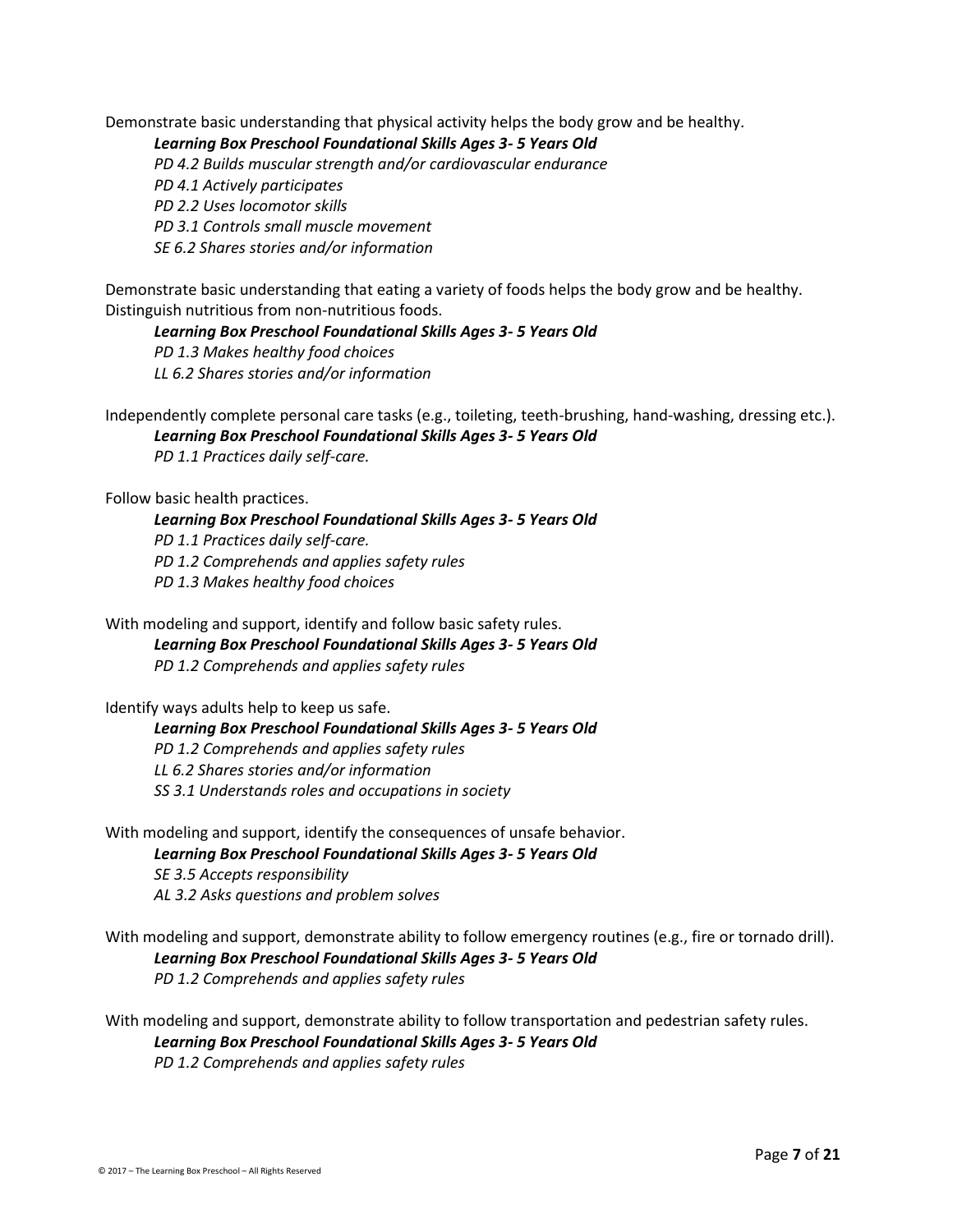## **Cognition and General Knowledge**

### **A. Cognitive Skills**

Communicate about past events and anticipate what comes next during familiar routines and experiences.

*Learning Box Preschool Foundational Skills Ages 3- 5 Years Old SS 5.2 Shows interest and shares past, current, and future events M 2.1 Follows and/or creates simple pattern*

With modeling and support remember and use information for a variety of purposes. *Learning Box Preschool Foundational Skills Ages 3- 5 Years Old LL 6.2 Shares stories and/or information SE 3.1 Maintains focus*

Recreate complex ideas, events/situations with personal adaptations.

*Learning Box Preschool Foundational Skills Ages 3- 5 Years Old AL 1.1 Uses imagination and creativity to create new ideas and extend understanding Al 4.3 Freedom to explore ideas with others*

Demonstrate understanding that symbols carry meaning and use symbols to represent thinking (e.g., drawings, construction or movement).

#### *Learning Box Preschool Foundational Skills Ages 3- 5 Years Old*

*LL 1.1 Demonstrates understanding of sounds, rhyme, and patterns in letters and words*

*LL 8.2 Understands words can be written down and read*

*M 2.2 Classifies, sorts, and charts data*

*M 2.1 Follows and/or create simple patterns*

*CE 3.1 Communicates through visual art*

*CE 2.2 Participates in a variety of body movements*

Participate cooperatively in complex pretend play, involving assigned roles and an overall plan.

#### *Learning Box Preschool Foundational Skills Ages 3- 5 Years Old*

*CE 4.1 Participates in dramatic play*

*SS 3.1 Understands roles and occupations in society*

Demonstrate ability to solve everyday problems based upon past experience.

#### *Learning Box Preschool Foundational Skills Ages 3- 5 Years Old*

*AL 3.2 Asks questions and problem solves*

*SS 5.2 Shows interest and/or shares past, current, and future events*

*AL 1.1 Uses imagination and creativity to create new ideas or extend understanding*

*AL 3.1 Demonstrates a desire to seek out information*

*SE 3.4 Initiates learning*

Solve problems by planning and carrying out a sequence of actions.

#### *Learning Box Preschool Foundational Skills Ages 3- 5 Years Old*

*M 2.1 Follows and/or creates simple patterns*

*AL 3.2 Asks questions and problem solves*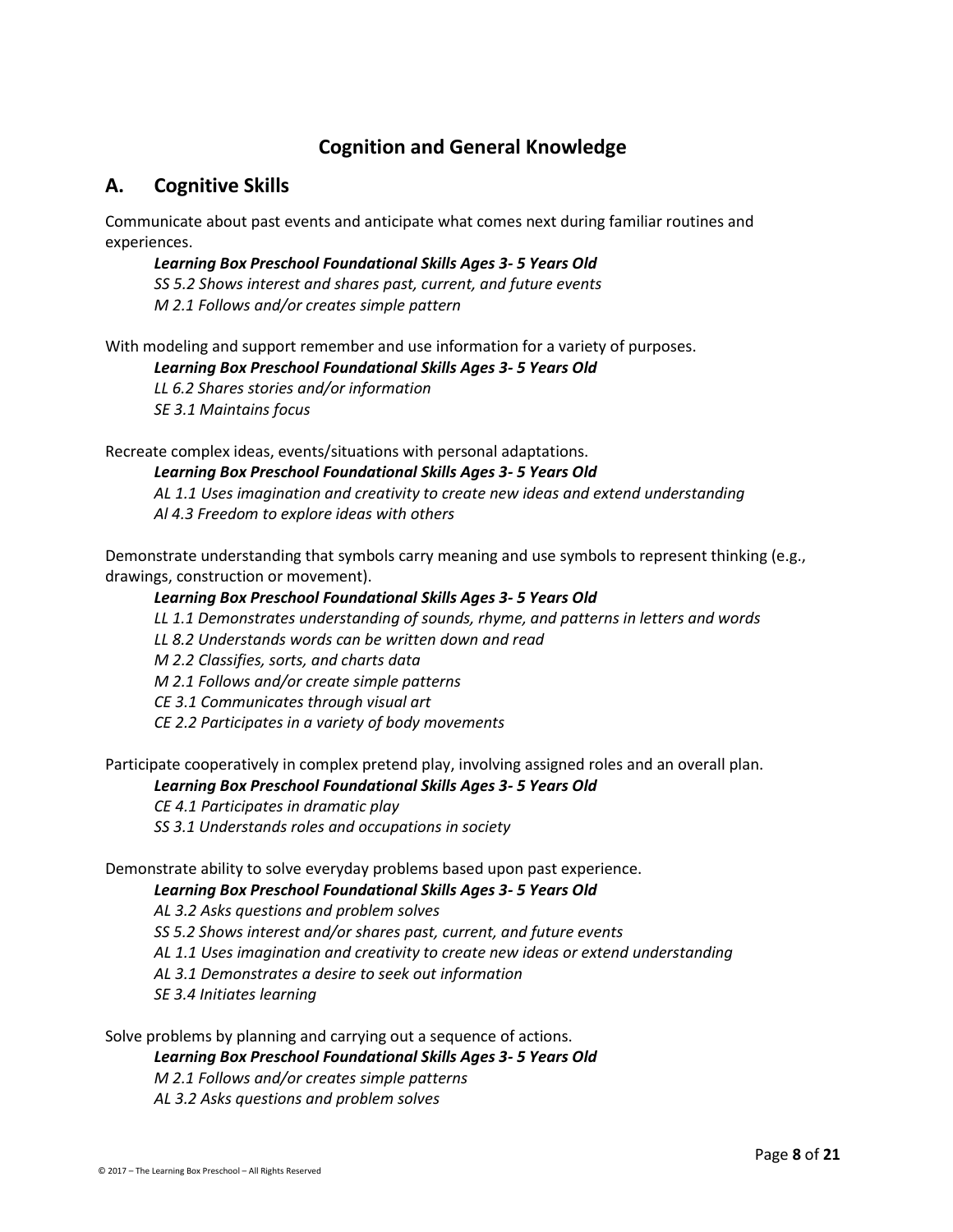*AL 3.1 Demonstrates a desire to seek out information SE 3.4 Initiates learning*

Seek more than one solution to a question, problem or task.

#### *Learning Box Preschool Foundational Skills Ages 3- 5 Years Old*

*AL 3.2 Asks questions and problem solves*

*AL 3.1 Demonstrates a desire to seek out information*

*SE 3.4 Initiates learning*

Explain reasoning for the solution selected.

*Learning Box Preschool Foundational Skills Ages 3- 5 Years Old*

*AL 3.2 Asks questions and problem solves*

*AL 3.1 Demonstrates a desire to seek out information*

*SE 3.4 Initiates learning*

*LL 6.1 Participates in conversations*

*LL 6.2 Shares stories and/or information*

### **B. Mathematics**

Count to 20 by ones with increasing accuracy. *Learning Box Preschool Foundational Skills Ages 3- 5 Years Old M 1.1 Understands and identifies numbers and quantities*

Identify and name numerals 1-9.

*Learning Box Preschool Foundational Skills Ages 3- 5 Years Old M 1.1 Understands and identifies numbers and quantities*

Identify without counting small quantities of up to 3 items. (Subitize) *Learning Box Preschool Foundational Skills Ages 3- 5 Years Old M 1.2 Identifies numbers and relationships*

Demonstrate one-to-one correspondence when counting objects up to 10. *Learning Box Preschool Foundational Skills Ages 3- 5 Years Old M 1.1 Understands and identifies numbers and quantities M 1.2 Identifies numbers and relationships*

Understand that the last number spoken tells the number of objects counted. *Learning Box Preschool Foundational Skills Ages 3- 5 Years Old M 1.1 Understands and identifies numbers and quantities M 1.2 Identifies numbers and relationships*

Identify whether the number of objects in one group is greater than, less than or equal to the number of objects in another group up to 10.

*Learning Box Preschool Foundational Skills Ages 3- 5 Years Old M 1.1 Understands and identifies numbers and quantities M 1.2 Identifies numbers and relationships*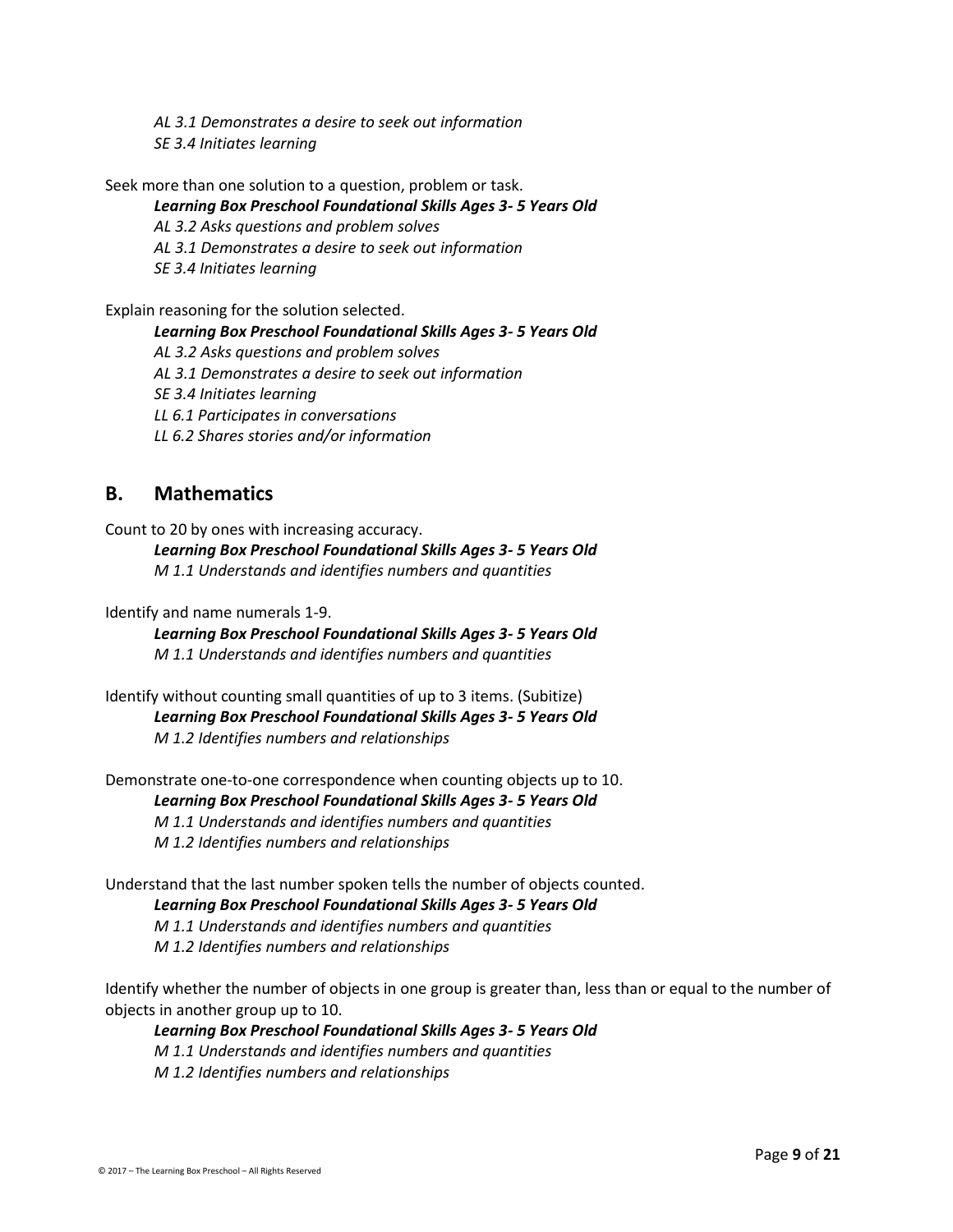Count to solve simple addition and subtraction problems with totals smaller than 8, using concrete objects.

*Learning Box Preschool Foundational Skills Ages 3- 5 Years Old M 1.1 Understands and identifies numbers and quantities M 1.2 Identifies numbers and relationships M 5.1 Solves mathematical problem*

Sort and classify objects by one or more attributes (e.g., size, shape). *Learning Box Preschool Foundational Skills Ages 3- 5 Years Old M 2.2 Classifies, sorts and charts data*

Recognize, duplicate and extend simple patterns using attributes such as color, shape or size. Create patterns.

*Learning Box Preschool Foundational Skills Ages 3- 5 Years Old M 2.1 Follows and/or creates simple patterns*

Describe and compare objects using measurable attributes (e.g., length, size, capacity and weight). *Learning Box Preschool Foundational Skills Ages 3- 5 Years Old M 4.1 Compare and order*

Order objects by measurable attribute (e.g., biggest to smallest, etc.). *Learning Box Preschool Foundational Skills Ages 3- 5 Years Old M 4.1 Compare and order M 4.2 Measures and/or estimates*

Measure length and volume (capacity) using nonstandard or standard measurement tools. *Learning Box Preschool Foundational Skills Ages 3- 5 Years Old M 4.2 Measures and/or estimates*

Collect data by categories to answer simple questions. *Learning Box Preschool Foundational Skills Ages 3- 5 Years Old M 2.2 Classifies, sorts, and charts data*

Demonstrate understanding of the relative position of objects using terms such as in/on/under, up/ down, inside/outside, above/below, beside/between, in front of/behind and next to.

*Learning Box Preschool Foundational Skills Ages 3- 5 Years Old M 3.2 Comprehends positions in space*

Understand and use names of shapes when identifying objects. *Learning Box Preschool Foundational Skills Ages 3- 5 Years Old M 3.1 Identifies shapes*

Name three-dimensional objects using informal, descriptive vocabulary (e.g., "cube" for box, "ice cream cone" for cone, "ball" for sphere, etc.).

*Learning Box Preschool Foundational Skills Ages 3- 5 Years Old M 3.1 Identifies shapes LL 4.1 Builds meaning of words*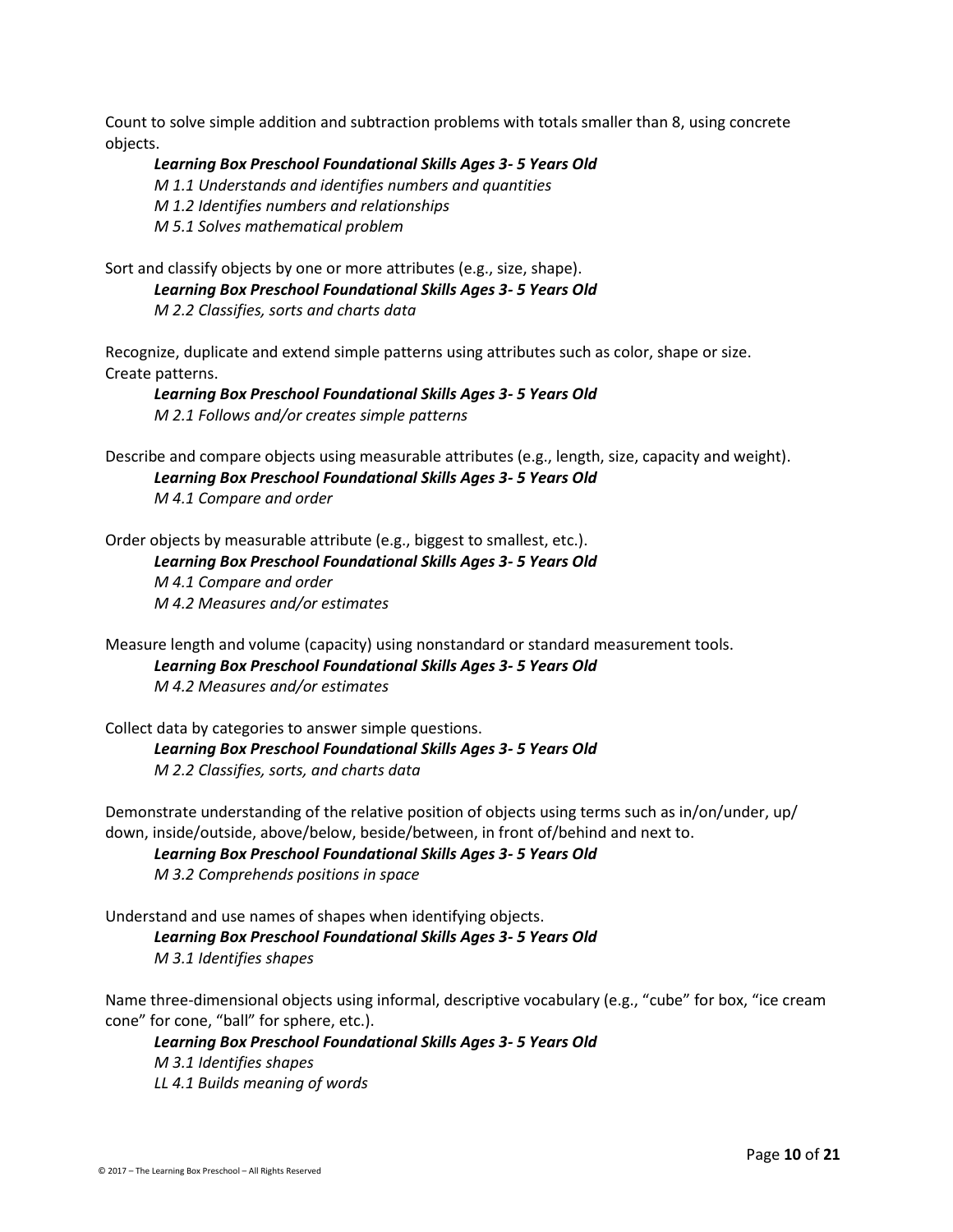Compare two-dimensional shapes, in different sizes and orientations, using informal language. Create shapes during play by building, drawing, etc.

*Learning Box Preschool Foundational Skills Ages 3- 5 Years Old M 3.1 Identifies shapes LL 5.3 Compare and contrast LL 4.1 Builds meaning of words LL 6.2 Shares stories and/or information*

Combine simple shapes to form larger shapes.

*Learning Box Preschool Foundational Skills Ages 3- 5 Years Old M 3.1 Identifies shapes LL 5.3 Compare and contrast PD 3.2 Manipulates varied objects*

### **C. Social Studies**

Demonstrate an understanding of time in the context of daily experiences. *Learning Box Preschool Foundational Skills Ages 3- 5 Years Old M 4.2 Measures and/or estimates*

#### Develop an awareness of his/her personal history.

*Learning Box Preschool Foundational Skills Ages 3- 5 Years Old SS 5.1 Shows interest in personal and family history*

Develop an awareness and appreciation of family cultural stories and traditions.

*Learning Box Preschool Foundational Skills Ages 3- 5 Years Old*

*SS 5.1 Shows interest in personal and family history*

*SS 1.2 Examines diversity, culture, and traditions*

Demonstrate a beginning understanding of maps as actual representations of places.

*Learning Box Preschool Foundational Skills Ages 3- 5 Years Old*

*SS 4.1 Comprehends and compares characteristics of the local area SS 4.2 Develops mapping skills*

Identify similarities and differences of personal, family and cultural characteristics, and those of others. *Learning Box Preschool Foundational Skills Ages 3- 5 Years Old*

*SS 1.2 Examines diversity, culture, and traditions*

*LL 5.3 Compare and contrast*

Understand that everyone has rights and responsibilities within a group. *Learning Box Preschool Foundational Skills Ages 3- 5 Years Old SS 2.1 Understands citizenship and responsibilities*

Demonstrate cooperative behaviors and fairness in social interactions. *Learning Box Preschool Foundational Skills Ages 3- 5 Years Old SE 1.1 Aware of thoughts, needs, and feelings of self and others*

*SE 2.2 Cooperates*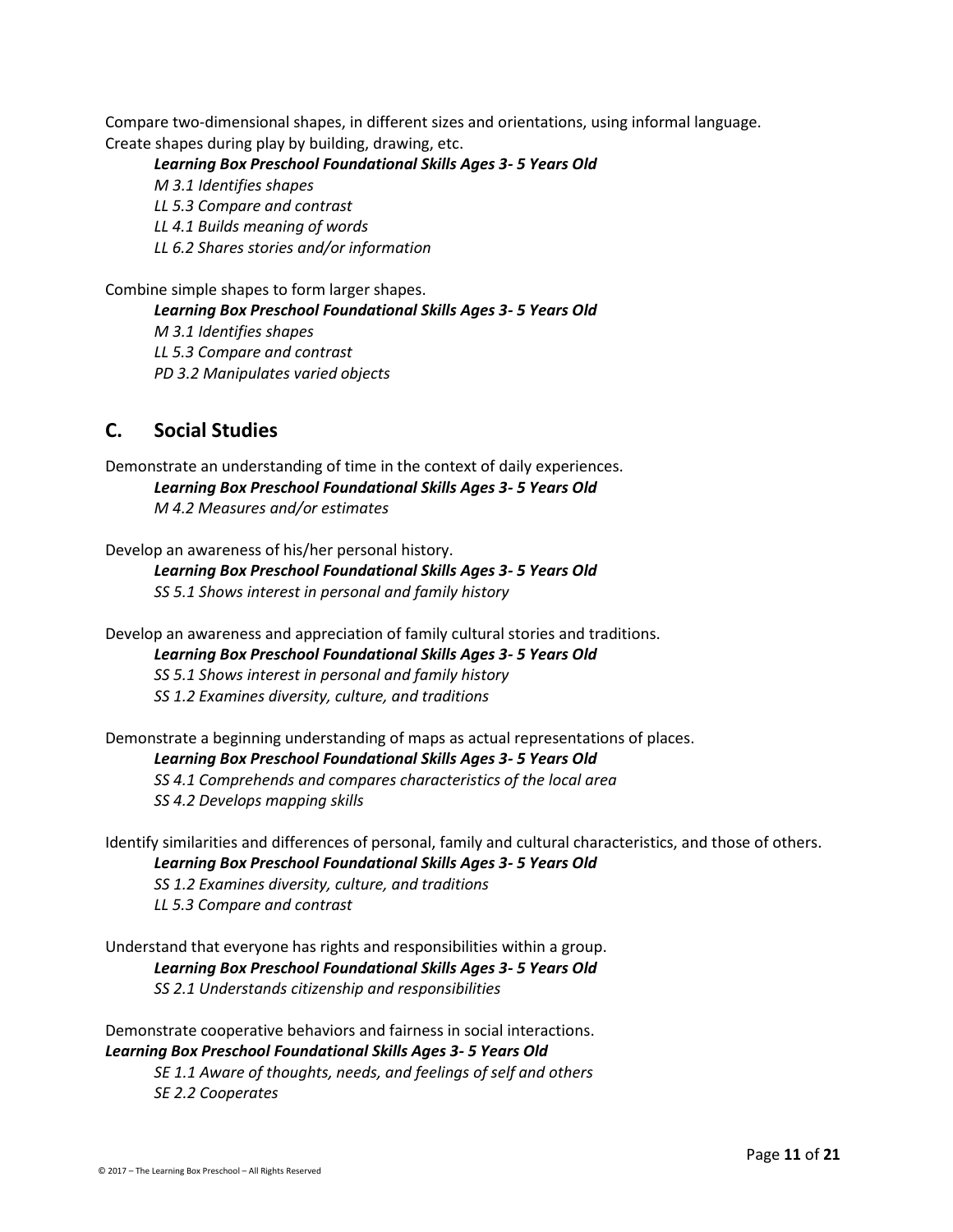*SE 3.3 Cooperates within shared space*

With modeling and support, negotiate to solve social conflicts with peers.

*Learning Box Preschool Foundational Skills Ages 3- 5 Years Old*

*SE 4.1 Manages emotions appropriately SE 2.2 Cooperates*

*Al 3.2 Asks questions and problem solves*

With modeling and support, demonstrate an awareness of the outcomes of choices.

*Learning Box Preschool Foundational Skills Ages 3- 5 Years Old*

*SE 3.5 Accepts responsibility AL 4.1 Accepts change and failure*

With modeling and support, demonstrate understanding that rules play an important role in promoting safety and protecting fairness.

*Learning Box Preschool Foundational Skills Ages 3- 5 Years Old PD 1.2 Comprehends and applies safety rules SS 1.1 Identifies personal and family rules within their home and community*

With modeling and support, recognize that people have wants and must make choices to satisfy those wants because resources and materials are limited.

*Learning Box Preschool Foundational Skills Ages 3- 5 Years Old SE 2.2 Cooperates SE1.1 Aware of thoughts, needs, and feelings of self and others*

With modeling and support, demonstrate understanding of where goods and services originate and how they are acquired.

*Learning Box Preschool Foundational Skills Ages 3- 5 Years Old SS 3.1 Understands roles and occupations in society SS 3.2 Understands the role of money in society*

With modeling and support, demonstrate responsible consumption and conservation of resources.

*Learning Box Preschool Foundational Skills Ages 3- 5 Years Old*

*SS 4.3 Shows concern for the environment*

### **D. Science**

Explore objects, materials and events in the environment.

*Learning Box Preschool Foundational Skills Ages 3- 5 Years Old*

*S 1.1 Engages in observation and investigation*

*S 4.1 Recognizes physical properties of objects and materials*

Make careful observations.

*Learning Box Preschool Foundational Skills Ages 3- 5 Years Old*

*S 1.1 Engages in observation and investigation*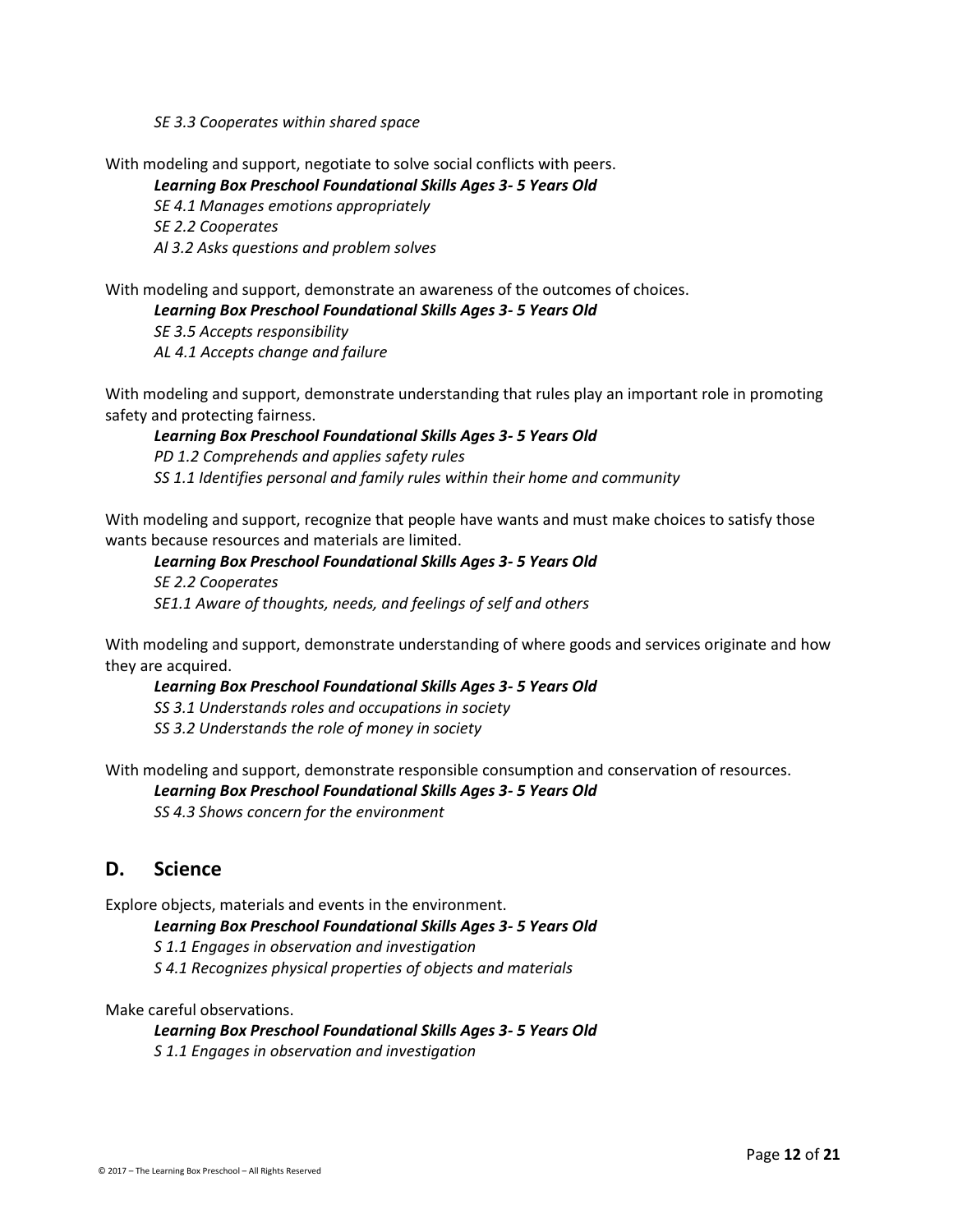Pose questions about the physical and natural environment.

*Learning Box Preschool Foundational Skills Ages 3- 5 Years Old*

*S 1.1 Engages in observation and investigation*

*AL 3.2 Asks questions and problem solves*

Engage in simple investigations.

*Learning Box Preschool Foundational Skills Ages 3- 5 Years Old S 1.1 Engages in observation and investigation AL 3.2 Asks questions and problem solves*

Describe, compare, sort, classify, and order.

*Learning Box Preschool Foundational Skills Ages 3- 5 Years Old M 4.1 Compares and orders M 2.2 Classifies, sorts, and charts data*

Record observations using words, pictures, charts, graphs, etc.

*Learning Box Preschool Foundational Skills Ages 3- 5 Years Old M 2.2 Classifies, sorts, and charts data S 1.1 Engages in observation and investigation*

Use simple tools to extend investigation.

*Learning Box Preschool Foundational Skills Ages 3- 5 Years Old S 1.1 Engages in observation and investigation PD 3.1 Controls small muscle movement PD 3.2 Manipulates varied objects*

With modeling and support, recognize familiar elements of the natural environment and understand that these may change over time (e.g., soil, weather, sun and moon).

*Learning Box Preschool Foundational Skills Ages 3- 5 Years Old*

*S 2.1 Identifies characteristics of Earth's environment*

With modeling and support, develop understanding of the relationship between humans and nature; recognizing the difference between helpful and harmful actions toward the natural environment.

*Learning Box Preschool Foundational Skills Ages 3- 5 Years Old*

*LL 5.3 Compare and contrast*

*S 2.1 Identifies characteristics of Earth's environment*

*S 3.1 Understands characteristics of living things*

*SS 4.3 Shows concern for the environment*

With modeling and support, explore the properties of objects and materials (e.g., solids and liquids).

*Learning Box Preschool Foundational Skills Ages 3- 5 Years Old*

*S 4.1 Recognizes physical properties of objects and materials*

*S 1.1 Engages in observation and investigation*

With modeling and support, explore the position and motion of objects.

### *Learning Box Preschool Foundational Skills Ages 3- 5 Years Old*

*M 3.2 Comprehends positions in space S 1.1 Engages in observation and investigation*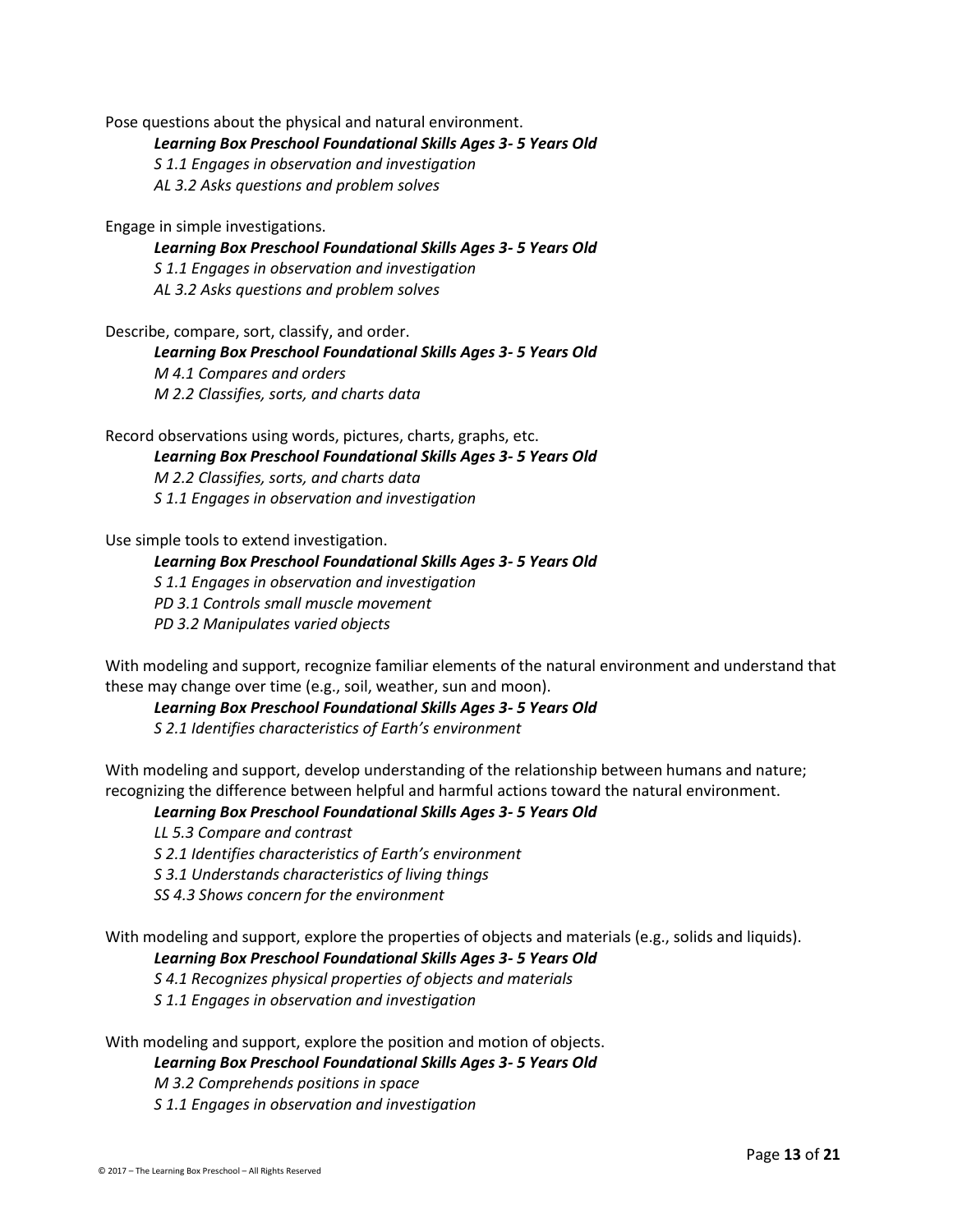With modeling and support, explore the properties and characteristics of sound and light.

#### *Learning Box Preschool Foundational Skills Ages 3- 5 Years Old*

*S 4.1 Recognizes physical properties of objects and materials*

*S 1.1 Engages in observation and investigation*

With modeling and support, identify physical characteristics and simple behaviors of living things. *Learning Box Preschool Foundational Skills Ages 3- 5 Years Old*

*S 3.1 Understands characteristics of living things*

*S 1.1 Engages in observation and investigation*

With modeling and support, identify and explore the relationship between living things and their environments (e.g., habitats, food, eating habits, etc.).

#### *Learning Box Preschool Foundational Skills Ages 3- 5 Years Old*

*S 1.1 Engages in observation and investigation*

With modeling and support, demonstrate knowledge of body parts and bodily processes (e.g., eating, sleeping, breathing, walking) in humans and other animals.

#### *Learning Box Preschool Foundational Skills Ages 3- 5 Years Old*

*S 3.1 Understands characteristics of living things*

*S 1.1 Engages in observation and investigation*

With modeling and support, demonstrate an understanding that living things change over time (e.g., life cycle).

#### *Learning Box Preschool Foundational Skills Ages 3- 5 Years Old*

*SS 5.2 Shows interest and shares past, current, and future events*

*S 3.1 Understands characteristics of living things*

*S 1.1 Engages in observation and investigation*

With modeling and support, recognize similarities and differences between people and other living things.

#### *Learning Box Preschool Foundational Skills Ages 3- 5 Years Old*

*S 3.1 Understands characteristics of living things*

*S 1.1 Engages in observation and investigation*

### **Language and Literacy Development**

### **A. Listening and Speaking**

Demonstrate understanding of increasingly complex concepts and longer sentences.

#### *Learning Box Preschool Foundational Skills Ages 3- 5 Years Old*

*LL 1.1 Demonstrates understanding of sounds, rhyme, and patterns in letters and words*

- *LL 3.1 Identifies letters and words*
- *LL 6.3 Speaks in sentences*

Ask meaning of words.

#### *Learning Box Preschool Foundational Skills Ages 3- 5 Years Old*

*LL 6.1 Participates in conversations*

*LL 4.1 Builds meaning of words*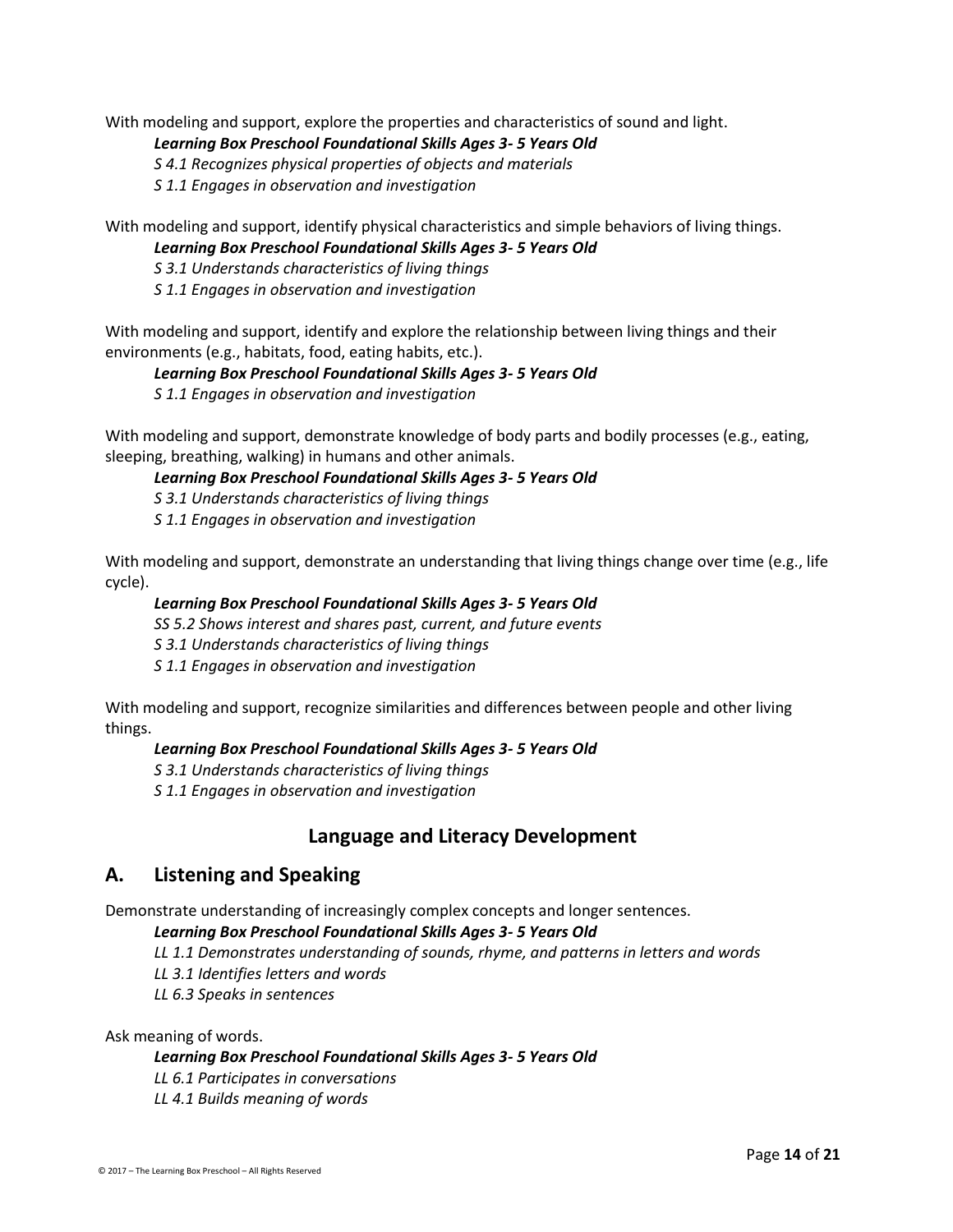*SE 3.4 Initiates learning*

Follow two-step directions or requests.

*Learning Box Preschool Foundational Skills Ages 3- 5 Years Old SE 2.2 Cooperates LL 5.2 Listens for understanding and responds appropriately AL 5.3 Follows directions*

Use language to communicate in a variety of ways with others to share observations, ideas and experiences; problem-solve, reason, predict and seek new information.

*Learning Box Preschool Foundational Skills Ages 3- 5 Years Old*

*LL 6.3 Speaks in sentences AL 2.2 Communicates verbally or through body language LL 6.2 Shares stories and/or information AL 3.2 Asks questions and problem solves*

Speak audibly and express thoughts, feelings and ideas clearly. (Articulation)

#### *Learning Box Preschool Foundational Skills Ages 3- 5 Years Old*

*LL 6.2 Shares stories and/or information*

*LL 6.1 Participates in conversations*

*LL 6.3 Speaks in sentences*

Describe familiar people, places, things and experiences.

#### *Learning Box Preschool Foundational Skills Ages 3- 5 Years Old*

*SS 5.2 Shows interest and shares past, current, and future events*

*SS 5.1 Shows interest in personal and family history*

*LL 6.2 Shares stories and/or information*

- *LL 6.1 Participates in conversations*
- *LL 6.3 Speaks in sentences*

Use drawings or other visuals to add details to verbal descriptions.

#### *Learning Box Preschool Foundational Skills Ages 3- 5 Years Old*

*CE 3.1 Communicates through visual arts*

With modeling and support, use the conventions of standard English (Grammar): • Use familiar nouns and verbs to describe persons, animals, places, events, actions etc. • Form regular plural nouns orally by adding /s/ or /es/. • Understand and use question words (interrogatives) (e.g., who, what, where, when, why and how). • Use frequently occurring prepositions (e.g., to, from, in, out, on, off, for of, by, with). • Produce and expand complete sentences in shared language activities.

#### *Learning Box Preschool Foundational Skills Ages 3- 5 Years Old*

*LL 4.2 Uses age appropriate grammar LL 6.3 Speaks in sentences*

With modeling and support, use words acquired through conversations and shared reading experiences. (Vocabulary).

#### *Learning Box Preschool Foundational Skills Ages 3- 5 Years Old*

*LL 5.3 Builds meaning of words*

*LL 1.1 Demonstrates understanding of sounds, rhyme, and patterns in letters and words*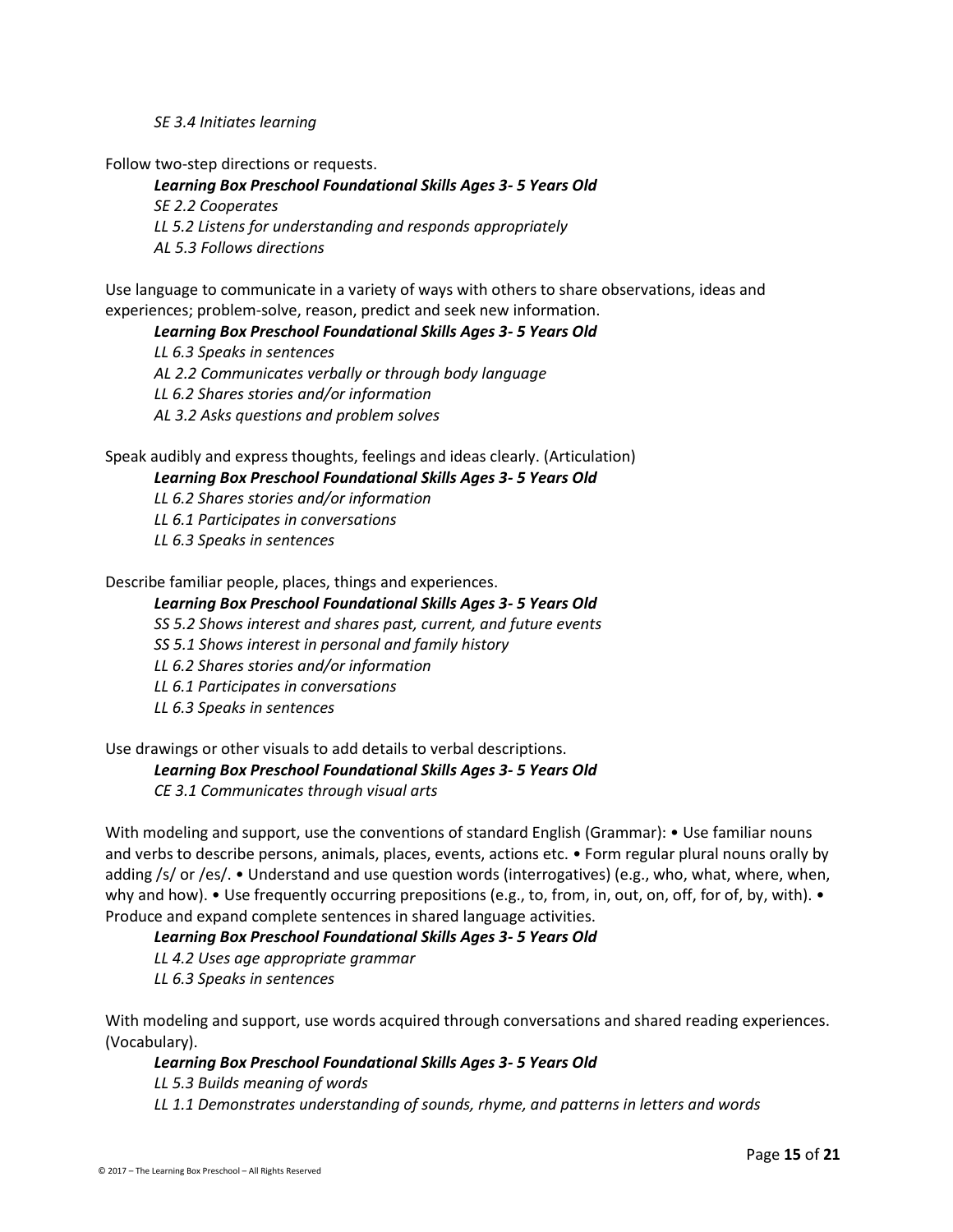*LL 3.1 Identifies letters and words LL 4.2 Uses age appropriate grammar LL 6.3 Speaks in sentences*

With modeling and support, determine the meanings of unknown words/concepts using the context of conversations, pictures that accompany text or concrete objects. (Vocabulary)

#### *Learning Box Preschool Foundational Skills Ages 3- 5 Years Old*

*CE 3.1 Communicates through visual arts*

*LL 5.3 Builds meaning of words*

*LL 1.1 Demonstrates understanding of sounds, rhyme, and patterns in letters and words*

*LL 3.1 Identifies letters and words*

Identify real-life connections between words and their use. (Vocabulary) *Learning Box Preschool Foundational Skills Ages 3- 5 Years Old LL 5.3 Builds meaning of words*

With modeling and support, explore relationships between word meanings (e.g., categories of objects, opposites, verbs describing similar actions - walk, march, prance, etc.). (Vocabulary)

*Learning Box Preschool Foundational Skills Ages 3- 5 Years Old*

*LL 5.3 Builds meaning of words*

With modeling and support follow typical patterns when communicating with others (e.g., listens to others, takes turns talking and speaks about the topic or text being discussed).

#### *Learning Box Preschool Foundational Skills Ages 3- 5 Years Old*

*LL 6.1 Participates in conversations LL 6.2 Shares stories and/or information*

*LL 5.2 Listens for understanding and responds appropriately*

With modeling and support, continue a conversation through multiple exchanges.

*Learning Box Preschool Foundational Skills Ages 3- 5 Years Old*

*LL 6.1 Participates in conversations*

### **B. Reading**

Ask and answer questions, and comment about characters and major events in familiar stories.

*Learning Box Preschool Foundational Skills Ages 3- 5 Years Old*

*LL 7.2 Participates in reading LL 5.1 Responds to text*

Identify characters and major events in a story.

*Learning Box Preschool Foundational Skills Ages 3- 5 Years Old*

*LL 7.2 Participates in reading LL 5.1 Responds to text*

Retell or re-enact familiar stories.

*Learning Box Preschool Foundational Skills Ages 3- 5 Years Old CE 4.1 Participates in dramatic play*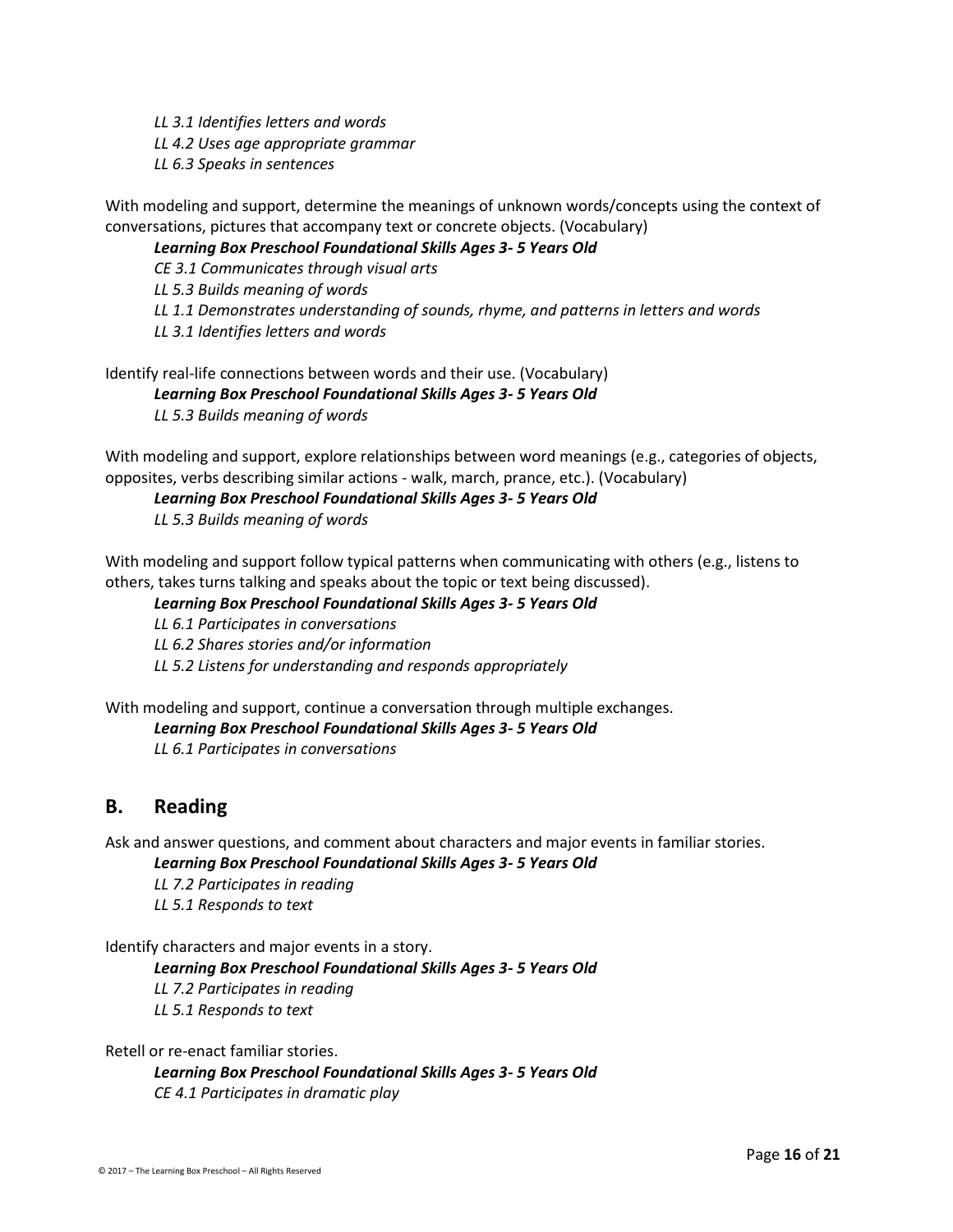#### *LL 6.2 Shares stories and/or information*

Demonstrate an understanding of the differences between fantasy and reality.

#### *Learning Box Preschool Foundational Skills Ages 3- 5 Years Old*

*LL 5.3 Compare and contrast AL 3.2 Asks questions and problem solves CE 4.1 Participates in dramatic play*

#### With modeling and support, describe what part of the story the illustration depicts.

#### *Learning Box Preschool Foundational Skills Ages 3- 5 Years Old*

*LL 2.1 Shows understanding of print conventions*

With modeling and support, name the author and illustrator of a story and what part each person does for a book.

#### *Learning Box Preschool Foundational Skills Ages 3- 5 Years Old LL 2.1 Shows understanding of print conventions*

*LL 5.2 Listens for understanding and responds appropriately*

With modeling and support, identify the topic of an informational text that has been read aloud.

#### *Learning Box Preschool Foundational Skills Ages 3- 5 Years Old*

*Al 3.2 Asks questions and problem solves LL 5.2 Listens for understanding and responds appropriately*

With modeling and support, describe, categorize and compare and contrast information in informational text.

#### *Learning Box Preschool Foundational Skills Ages 3- 5 Years Old*

*LL 5.3 Compare and contrast AL 3.2 Asks questions and problem solves LL 5.2 Listens for understanding and responds appropriately*

With modeling and support, discuss some similarities and differences between two texts on the same topic (e.g., illustrations, descriptions).

#### *Learning Box Preschool Foundational Skills Ages 3- 5 Years Old*

*LL 5.3 Compare and contrast AL 3.2 Asks questions and problem solves LL 5.2 Listens for understanding and responds appropriately*

Actively engage in group reading with purpose and understanding.

#### *Learning Box Preschool Foundational Skills Ages 3- 5 Years Old*

*AL 5.2 Participates in "shared" thinking LL 5.2 Listens for understanding and responds appropriately SE 2.2 Cooperates LL 7.2 Participates in reading*

With modeling and support use phrasing, intonation and expression in shared reading of familiar books, poems, chants, songs, nursery rhymes or other repetitious or predictable texts.

*Learning Box Preschool Foundational Skills Ages 3- 5 Years Old*

*LL 5.1 Responds to text*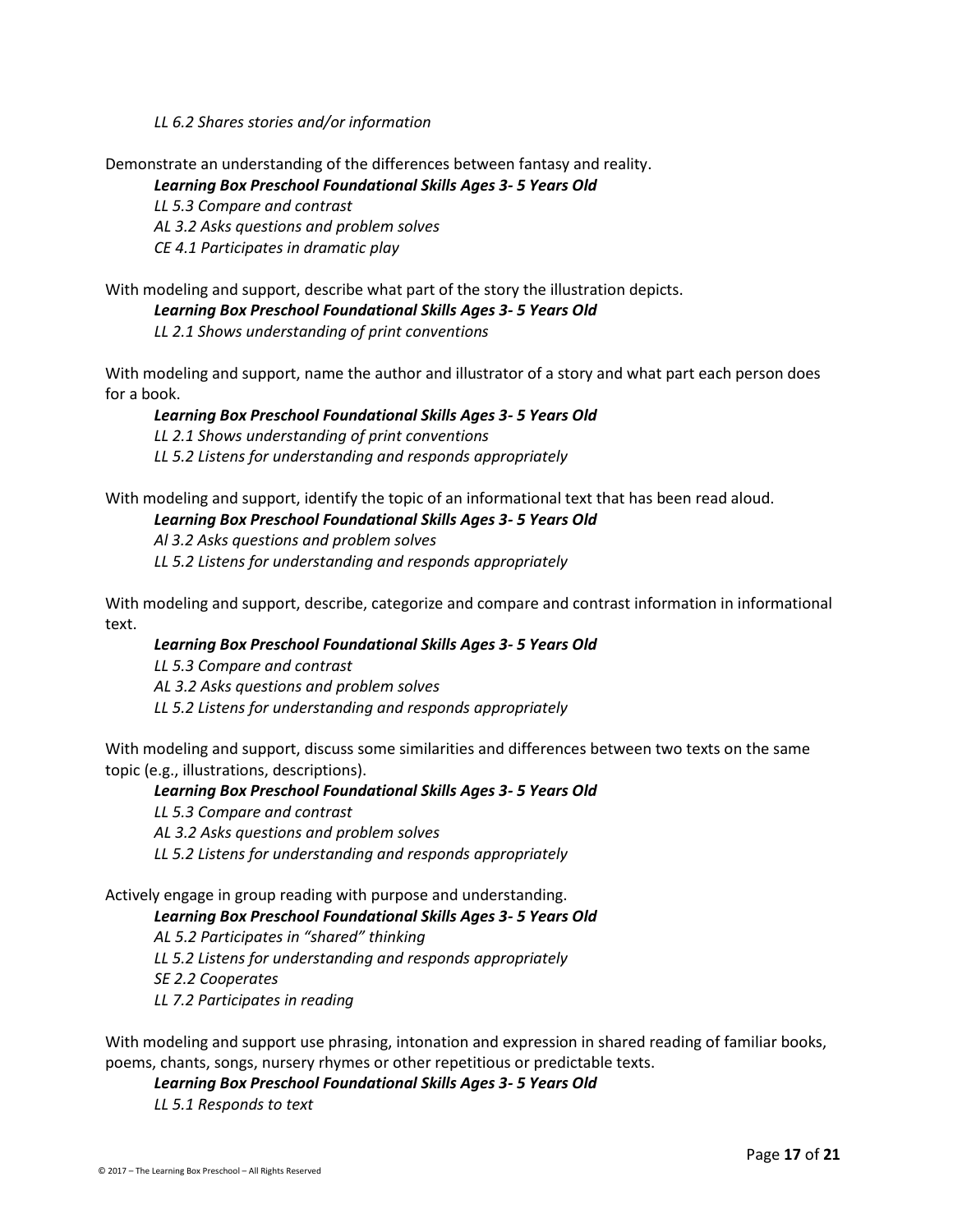*LL 5.2 Listens for understanding and responds appropriately SE 2.2 Cooperates LL 7.2 Participates in reading*

Demonstrate an understanding of basic conventions of print in English and other languages. *Learning Box Preschool Foundational Skills Ages 3- 5 Years Old*

*LL 2.1 Shows understanding of print conventions*

Orient books correctly for reading and turn pages one at a time. *Learning Box Preschool Foundational Skills Ages 3- 5 Years Old LL 2.1 Shows understanding of print conventions*

Demonstrate an understanding that print carries meaning. *Learning Box Preschool Foundational Skills Ages 3- 5 Years Old LL 8.2 Aware that words can be written down and read LL 4.1 Builds meaning of words*

With modeling and support, recognize and produce rhyming words. *Learning Box Preschool Foundational Skills Ages 3- 5 Years Old LL 1.1 Demonstrates understanding of sounds, rhyme, and patterns in letters and words LL 3.1 Identifies letters and words LL 4.1 Builds meaning of words*

With modeling and support recognize words in spoken sentences.

#### *Learning Box Preschool Foundational Skills Ages 3- 5 Years Old*

*LL 1.1 Demonstrates understanding of sounds, rhyme, and patterns in letters and words*

*LL 3.1 Identifies letters and words*

*LL 4.1 Builds meaning of words*

With modeling and support identify, blend and segment syllables in spoken words.

#### *Learning Box Preschool Foundational Skills Ages 3- 5 Years Old*

*LL 1.1 Demonstrates understanding of sounds, rhyme, and patterns in letters and words LL 3.1 Identifies letters and words*

With modeling and support, orally blend and segment familiar compound words. *Learning Box Preschool Foundational Skills Ages 3- 5 Years Old LL 4.1 Builds meaning of words*

With modeling and support, blend and segment onset and rime in single-syllable spoken words. *Learning Box Preschool Foundational Skills Ages 3- 5 Years Old*

*LL 1.1 Demonstrates understanding of sounds, rhyme, and patterns in letters and words*

*LL 3.1 Identifies letters and words*

*LL 4.1 Builds meaning of words*

With modeling and support identify initial and final sounds in spoken words.

#### *Learning Box Preschool Foundational Skills Ages 3- 5 Years Old*

*LL 1.1 Demonstrates understanding of sounds, rhyme, and patterns in letters and words LL 3.1 Identifies letters and words*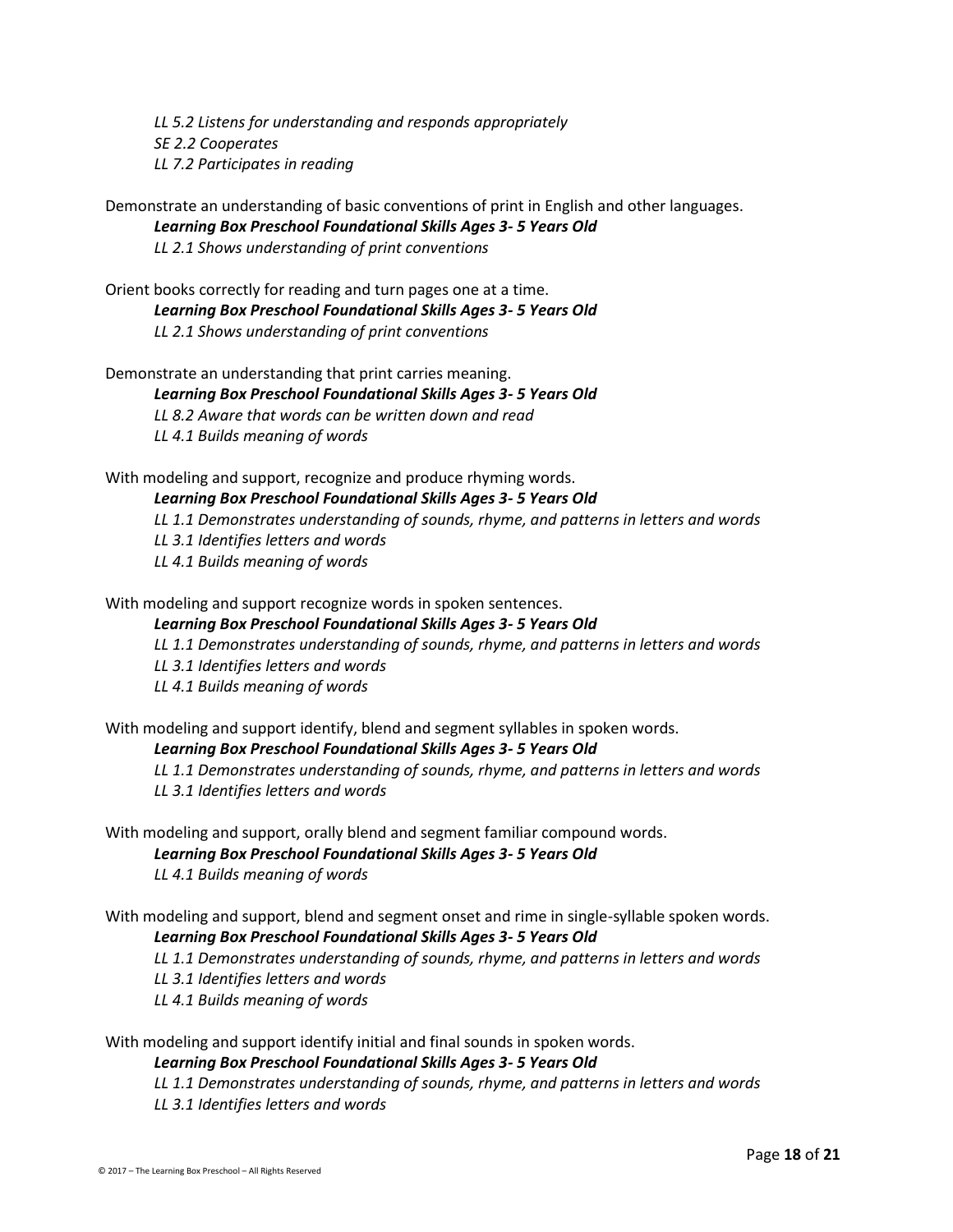*LL 4.1 Builds meaning of words*

With modeling and support recognize and "read" familiar words or environmental print.

#### *Learning Box Preschool Foundational Skills Ages 3- 5 Years Old*

*LL 1.1 Demonstrates understanding of sounds, rhyme, and patterns in letters and words*

*LL 3.1 Identifies letters and words*

*LL 4.1 Builds meaning of words*

With modeling and support, recognize and name some upper and lower- case letters in addition to those in first name.

#### *Learning Box Preschool Foundational Skills Ages 3- 5 Years Old*

*LL 1.1 Demonstrates understanding of sounds, rhyme, and patterns in letters and words*

- *LL 3.1 Identifies letters and words*
- *LL 4.1 Builds meaning of words*

With modeling and support, demonstrate understanding that alphabet letters are a special category of symbols that can be named and identified.

#### *Learning Box Preschool Foundational Skills Ages 3- 5 Years Old*

*LL 8.2 Aware that words can be written down and read*

*LL 1.1 Demonstrates understanding of sounds, rhyme, and patterns in letters and words*

*LL 3.1 Identifies letters and words*

*LL 4.1 Builds meaning of words*

With modeling and support, recognize the sounds associated with letters.

*Learning Box Preschool Foundational Skills Ages 3- 5 Years Old*

*LL 1.1 Demonstrates understanding of sounds, rhyme, and patterns in letters and words*

*LL 3.1 Identifies letters and words*

# **C. Writing**

Use a three-finger grasp of dominant hand to hold a writing tool.

#### *Learning Box Preschool Foundational Skills Ages 3- 5 Years Old*

*PD 3.2 Manipulates varied objects*

*PD 3.1 Controls small muscle movement*

Demonstrate an understanding of the structure and function of print.

*Learning Box Preschool Foundational Skills Ages 3- 5 Years Old*

*LL 2.1 Shows understanding of print conventions*

With modeling and support, print letters of own name and other meaningful words with mock letters and some actual letters.

*Learning Box Preschool Foundational Skills Ages 3- 5 Years Old LL 8.1 Write letters, words, and name*

With modeling and support, demonstrate letter formation in "writing." *Learning Box Preschool Foundational Skills Ages 3- 5 Years Old LL 8.1 Write letters, words, and name*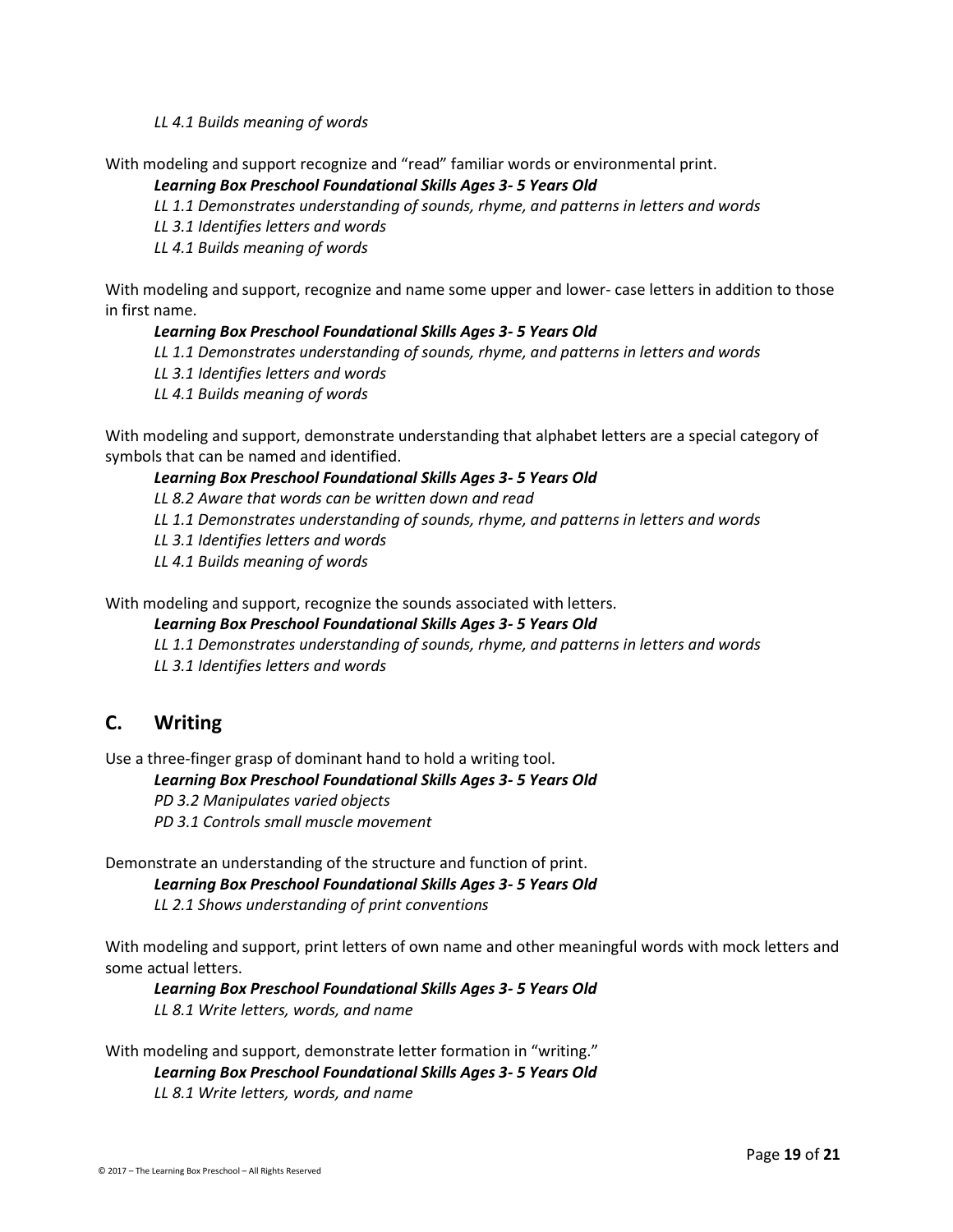*PD 3.2 Manipulates varied objects PD 3.1 Controls small muscle movement*

With modeling and support show awareness that one letter or cluster of letters represents one word. "Read" what he/she has written.

#### *Learning Box Preschool Foundational Skills Ages 3- 5 Years Old*

*LL 8.2 Aware that words can be written down and read*

*LL 1.1 Demonstrates understanding of sounds, rhyme, and patterns in letters and words*

*LL 3.1 Identifies letters and words*

*LL 4.1 Builds meaning of words*

With modeling and support, notice and sporadically use punctuation in writing.

#### *Learning Box Preschool Foundational Skills Ages 3- 5 Years Old*

*LL 8.3 Begins to show awareness of punctuation*

With modeling and support, use a combination of drawing, dictating and emergent writing for a variety of purposes (e.g., letters, greeting cards, menus, lists, books).

#### *Learning Box Preschool Foundational Skills Ages 3- 5 Years Old*

*CE 3.1 Communicates through visual arts*

*LL 8.2 Aware that words can be written down and read*

With modeling and support, use a combination of drawing, dictating and emergent writing to tell a story, to express ideas, and to share information about an experience or topic of interest. (Composition)

#### *Learning Box Preschool Foundational Skills Ages 3- 5 Years Old*

*LL 8.1 Write letters, words, and name*

*CE 3.1 Communicates through visual arts*

*LL 8.2 Aware that words can be written down and read*

*LL 6.2 Shares stories and/or information*

With modeling and support, discuss and respond to questions from others about writing/drawing.

#### *Learning Box Preschool Foundational Skills Ages 3- 5 Years Old*

*LL 6.1 Participates in conversations*

*LL 6.2 Shares stories and/or information*

*LL 5.2 Listens for understanding and responds appropriately*

With modeling and support, participate in shared research and writing projects using a variety of resources to gather information or to answer a question.

*Learning Box Preschool Foundational Skills Ages 3- 5 Years Old*

*S 1.1 Engages in observation and investigation*

*AL 3.2 Asks questions and problem solves*

*AL 4.3 Freedom to explore ideas with others*

*LL 8.2 Aware that words can be written down and read*

*LL 6.1 Participates in conversations*

*LL 6.2 Shares stories and/or information*

*LL 5.2 Listens for understanding and responds appropriately*

*SE 2.2 Cooperates*

*SE 3.4 Initiates learning*

*LL 8.1 Writes letters, words, and name*